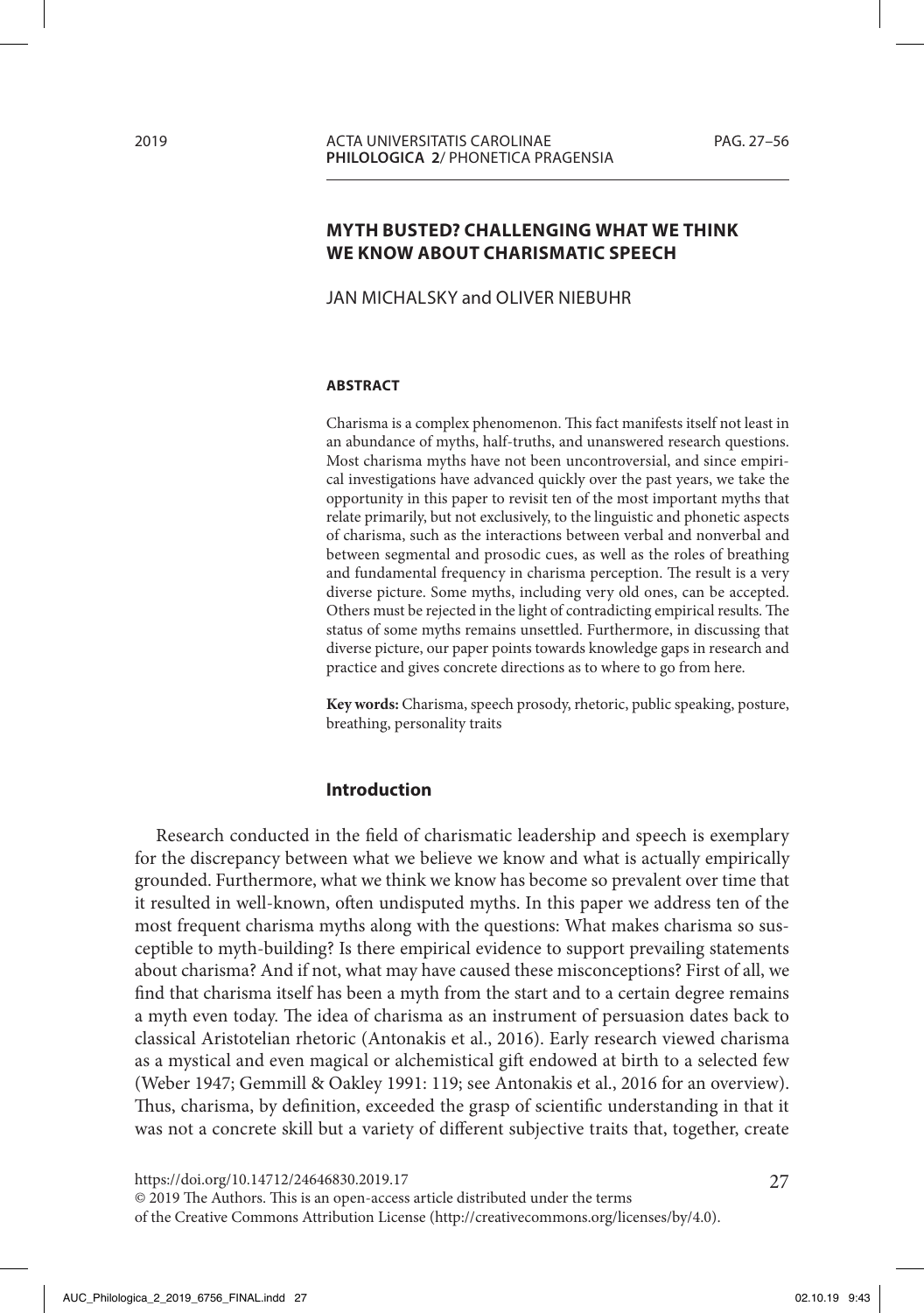a charismatic impression. Charisma was described as a social illusion (Gemmill & Oakley 1991: 119) that magically empowered – often divinely chosen – leaders to pave the way out of a crisis (Weber, 1947). Accordingly, research on the mechanisms of charisma is relatively scarce. How can one study something that is magic and impossible to get hold of?

The scarcity of earlier empirical investigations on charisma contrasts with the need for a consistent concept of charisma and the understanding of its mechanisms when it comes to its use in economics and leadership training. It is commonly believed that charismatic leaders possess extraordinary abilities to motivate followers and to assert influence (Weber, 1947; Etzioni, 1964; House, 1977; Bass, 1985; Antonakis et al., 2016), which sparked a great deal of interest in teaching charisma and in using it as a tool for political-career and business development. This can be deduced from the vast body of popular advice literature on the topic (e.g., Mortensen, 2011; Soorjoo, 2012; Fox Cabane, 2012; Volkmann, 2013; Peters, 2015; Amon, 2016, inter alia). However, the lack of empirical research limits the applicability of the concept of charisma to everyday situations. In particular, coaches and consultants, as well as politicians and managers attempted to understand the sources of perceived speaker charisma and developed techniques to teach these sources (e.g., Fox Cabane, 2012). Over the course of time, this desire to understand that "ineffable quality that attracts, fascinates, and influences people around you" (Peters, 2015:1) without an established research paradigm or empirical background has led to a large number of assumptions based on impressionistic, anecdotal, and subjective observations, or on research that does not meet modern scientific standards. Furthermore, since those assumptions remained unchallenged by the scientific community and were continuously shared in an expanding scene of business coaching and consulting without ever having been testable hypotheses, they were declared common knowledge and became myths.

The research on charisma has expanded considerably over the past 10 to 15 years. While the earlier studies in political science, social science, and psychology laid the ground work to unravel the nature of charisma (Weber, 1947; Davies, 1954; Etzioni, 1964; Tucker, 1968; House, 1977; Bass, 1985), recent advances in leadership studies arrived at an operationalizable definition of charisma (Antonakis et al., 2016). Furthermore, charisma has been conceptualized in a set of modern as well as classical rhetorical devices that could be and have partly already been empirically tested (cf. Shamir et al., 1994; Emrich et al., 2001; Antonakis et al., 2011, 2015, 2016). In spite of this vast progress in delivering empirically grounded results and insights into charismatic leadership and speech, many researchers as well as practitioners (i.e. leaders and speakers) still rely on the established myths; the transfer from empirical research to everyday application and education is slow.

Interdisciplinary research on various facets of charisma has reached a point where it is deemed fruitful to revisit and reevaluate some of the most common myths in order to assess the actual status quo of what is known about charisma. This is precisely the objective of this paper. Moreover, and more importantly in fact, we want to challenge what is commonly declared to be known, namely 10 of the most frequent myths of charismatic leadership, particularly with respect to charismatic speech and delivery. The latter specification already implies that the 10 myths addressed here not do represent *the* top 10. It would probably be difficult to define on objective grounds and/or with reference to some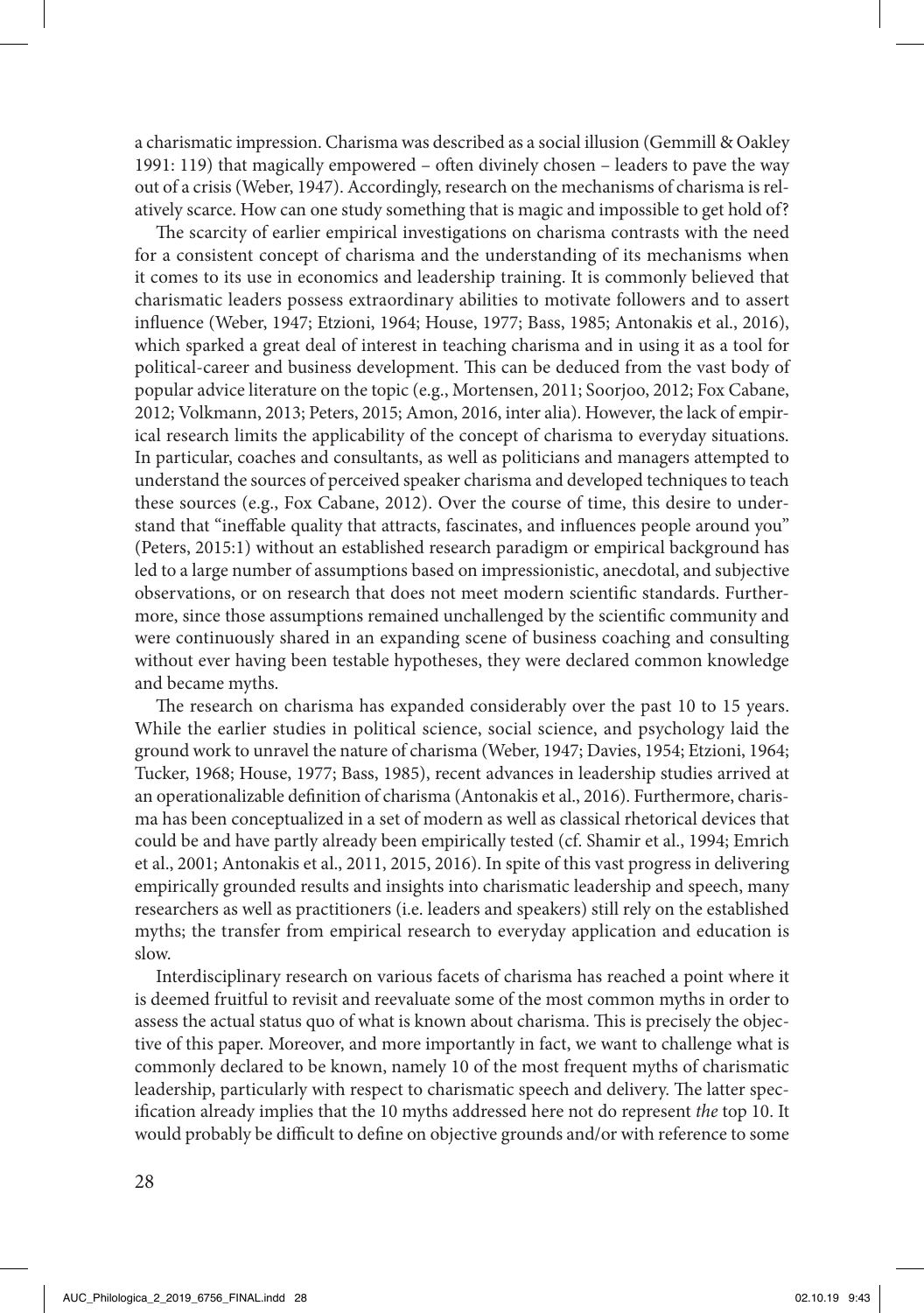external criteria what the top-10 myths about charisma actually are. Should we look at their persistence, i.e. for how long they have already been around, or at their frequency of occurrence in literature or the internet, or should we perhaps even rely on an estimate of how harmful or beneficial they are from a socio-economic perspective? As all of this seems inappropriate, the 10 myths we address here have been selected on a subjective basis insofar as they reflect the authors' own research activities and the field of research of the special issue in which this paper is published, i.e. phonetics or, more generally, communication signals. Therefore, we by no means claim that the selected 10 myths are the most important ones, nor does our selection imply that other myths are not worth being addressed and revisited.

In the following, we investigate which statements about charisma have passed the test of time and still hold to scientific standards, which statements have to be adjusted to fit empirical data, and which statements have to be rejected entirely, either due to a shift in the concept of charisma and how it is conveyed, or for being a general misconception. Furthermore, we do not just want to confirm or reject common myths based on empirical evidence. We also seek to explain why a myth may be considered true, based on the mechanisms of charisma, as well as why some myths have emerged at all.

## Myth 1: Charisma makes a difference

The interest in making charisma a learnable skill comes from the assumption that charismatic leaders possess extraordinary powers to influence people in ways uncharismatic leaders cannot (cf. Weber, 1947; House, 1977; Bass, 1985; Antonakis et al., 2016). Furthermore, these charismatic ways of influence are said to not only differ from, but also have at least equal effects as authoritative leaders can assert through the power given by their position in the social hierarchy, as well as the effects that transactional leaders can achieve through the use of incentives (Howell & Frost, 1989; Judge & Piccolo, 2004). There is common ground in the advice literature that charisma makes a difference and that leaders should strive to become more charismatic. As is stated provocatively by Peters (2015: 29): "*Charisma works* like magic, it can put you in front of other people even though you know less than others (most of the country leaders will agree on this)".

That charisma makes a difference is indeed supported by empirical evidence. One of the first empirical studies by Howell and Frost (1989) shows that a charismatic leadership style increases the quality of output and efficiency of participants. Furthermore, Howell and Frost (1989) compared leadership styles and found that the effects of charismatic leaders outperformed those of compassionate and even structuring and hence more authoritative leaders. Further evidence is provided by Towler (2003). She found that HR personnel instructed by leaders who received charisma training performed with higher precision and produced greater task quality. A recent study by Antonakis et al. (2015) also supports the extraordinary effectiveness of charismatic leaders by showing that followers instructed by charismatic leaders work much more efficiently while retaining a high level of quality. Furthermore, Antonakis et al. (2015) compared the charisma effect to the influence of financial incentives and found that they increased productivity to the same degree, making a charismatic leadership style as effective as a transactional style without the additional costs; or in the words of Antonakis published in an online transcript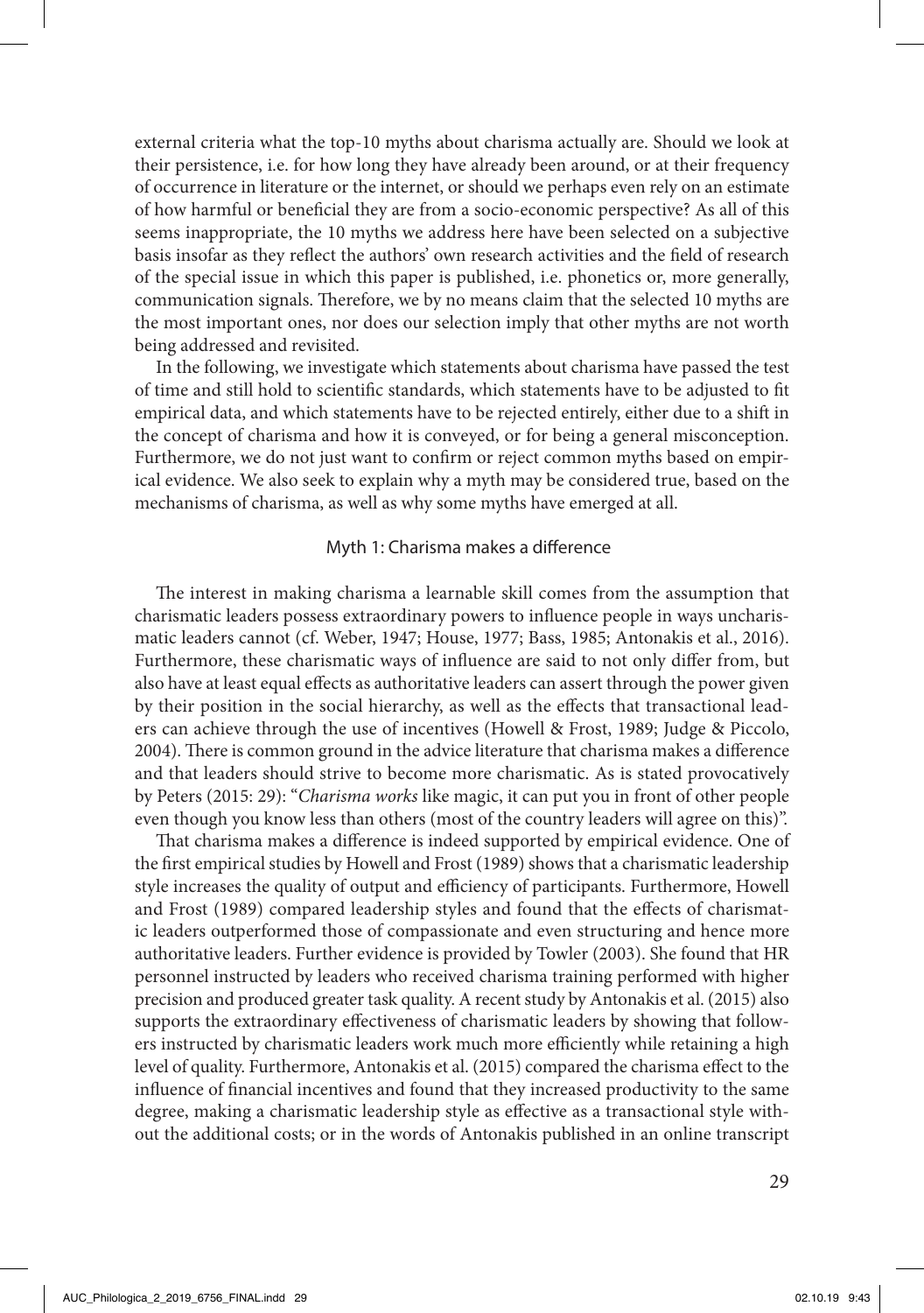by Pangambam (2016): "This charisma result is crazy because it's not well explained by current economic theory. We got increased performance, basically for free. And charisma significantly decreased production costs. We got increased performance without paying economic incentives." Additionally, studies show that vocal features of charisma alone exhibit a significant charisma effect by encouraging listeners to do more voluntary work, influencing their choice when booking a sightseeing trip or choosing healthy fruits over unhealthy sweets (Fischer, 2018), as well as affecting how willing they are to follow directions to a destination given by a car navigation system (Niebuhr & Michalsky, 2019).

Not only do we have increasing empirical evidence that charisma *does* works but also *why* and *how*. In contrast to earlier descriptions, we can assume that the power of charisma is neither divine nor magical nor entirely subjective and indescribable. As Antonakis et al. (2016) define it, charisma is a device for emotion-laden, values-based, symbolic leadership signaling. Accordingly, charisma conveys that leaders are competent and confident in their abilities, convinced of the vision they entail, emotionally invested in, and passionate about their goals and agenda and, finally, also able to signal these properties through ways of communicating. Followers are inspired by passion, convinced of their common goal and vision through confidence in their leader, and consequently develop an intrinsic motivation to work for their common goal rather than merely because they have to obey orders. This is also supported by empirical evidence. In the study by Howell and Frost (1989), the participants in the charisma group reported higher satisfaction with both the task and the experimental environment in general. They were also much less or not at all affected by the expressed motivation of their peers in the groups, which is an indicator of robust intrinsic motivation. The charisma group in Towler's (2003) study also reported higher overall satisfaction. Furthermore, they reported perceiving the charismatic instructor as more efficient, competent, and convincing. Ning (2019) shows that participants in a brainstorming workshop rate themselves as more intelligent, unconventional, and capable, when the workshop is given by a more charismatic moderator. Lastly, the study by Niebuhr and Michalsky (2019) shows that listeners even project the charismatic features of trustworthiness and competence to a computer system when receiving instructions with a charismatic tone of voice.

**Bottom line:** The myth that charisma makes a difference is valid. The assumption that charismatic leaders inspire followers to achieve more and higher quality work is supported by a number of empirical studies. Their results even suggest that charismatic leaders not only surpass uncharismatic ones, but also that the effect of charismatic leadership outperforms the classical structuring leadership style that relies on authority from the social hierarchy, and that the effect of charismatic leadership achieves the same results as financial incentives given in a transactional leadership style. Furthermore, studies suggest that leaders who communicate in a charismatic way are perceived differently by their followers in terms of motivation, passion, confidence, and competence, which significantly affects self-reported satisfaction, motivation, confidence, intelligence, and capability.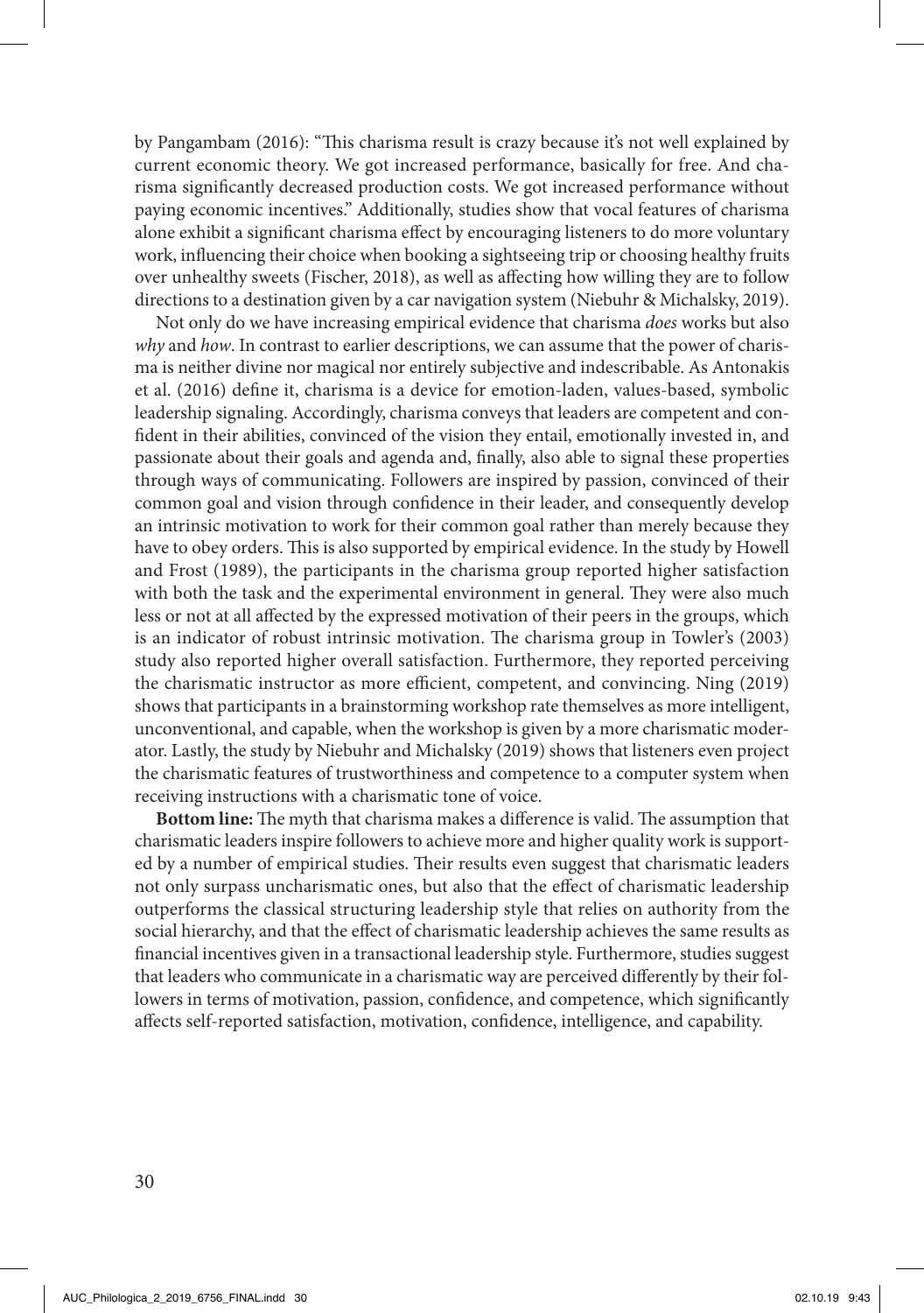## Myth 2: Charisma is a divine talent of a few gifted people that only surfaces during a crisis

Max Weber describes charisma based on the collective prior observations and concepts as "an extraordinary power, giving leaders salvationist qualities to deliver followers from great upheaval" (Weber, 1947, 1968). Accordingly, in this and earlier accounts, charisma was not only assumed to be a magical and indescribable feat, it was also considered an innate talent that only a few gifted people were able to develop during times of great need. Moreover, even those chosen few could not deliberately improve or change their charisma through training. It emerges and is shaped as a reaction to difficult times, specifically a crisis, and is spawned and enhanced by the people's need for a charismatic leader. Accordingly, charismatic speech should not be learnable or improvable by anyone, not even by those who possess the innate gift.

This perspective has been challenged from its inception by several researchers from psychology through the social sciences to business and management research; see, for example, Etzioni (1961), House (1977), or Shamir and Howell (1999). In addition, the modern advice literature arrives at the claim that charisma can in fact be learned by anyone:

"There's an often repeated myth that you're either born a great pitcher or you're not.<sup>1</sup> This myth simply provides a justification for not preparing properly and an excuse for why pitches fail. The truth is that these so-called naturals put in days, and sometimes weeks, of preparation and use an array of proven strategies and techniques to consistently win over their audiences" (Soorjoo, 2012:xv).

Furthermore, it is suggested that charisma has to be trained even by the most proficient natural talents:

"We understand that proficiency at chess, singing, or hitting a fastball requires conscious practice. Charisma is a skill that can also be developed through conscious practice [...]. I know that a person's charisma level can be changed because I've helped countless clients increase theirs in this way" (Fox Cabane, 2012: 7).

What was assumed by earlier studies and additionally derived from anecdotal evidence in the advice literature has since been supported by empirical studies. The study by Howell and Frost (1989) investigated the results of charismatic, compassionate, and structuring leadership by training actors such that they were able to consistently apply the respective leadership styles. The results suggest that a charismatic leadership style can be convincingly learned and displayed by trained actors. Frese et al. (2003) extended the study of learnability of charisma to top managers and business leaders in a controlled design. They found that the charisma group improved in all relevant parameters of charisma such as communicating a vision, developing a collective identity, and having a stronger, more confident and more dynamic and expressive appearance as well as a so-called "captivating" tone of voice. Towler (2003) pushed this line of research further by teaching business students and achieved the same effects, i.e. an increase in symbolic

<sup>1</sup> A "pitch" is a specific form of public speech given in business contexts. It "is usually less than two minutes in length, provides an initial glimpse of [a] venture idea with the goal of engaging the investor in further conversation and, ultimately, obtaining financing" (Clingingsmith & Shane, 2017: 5164). In a more general sense, a pitch is any kind of public oral presentation that aims at persuading listeners.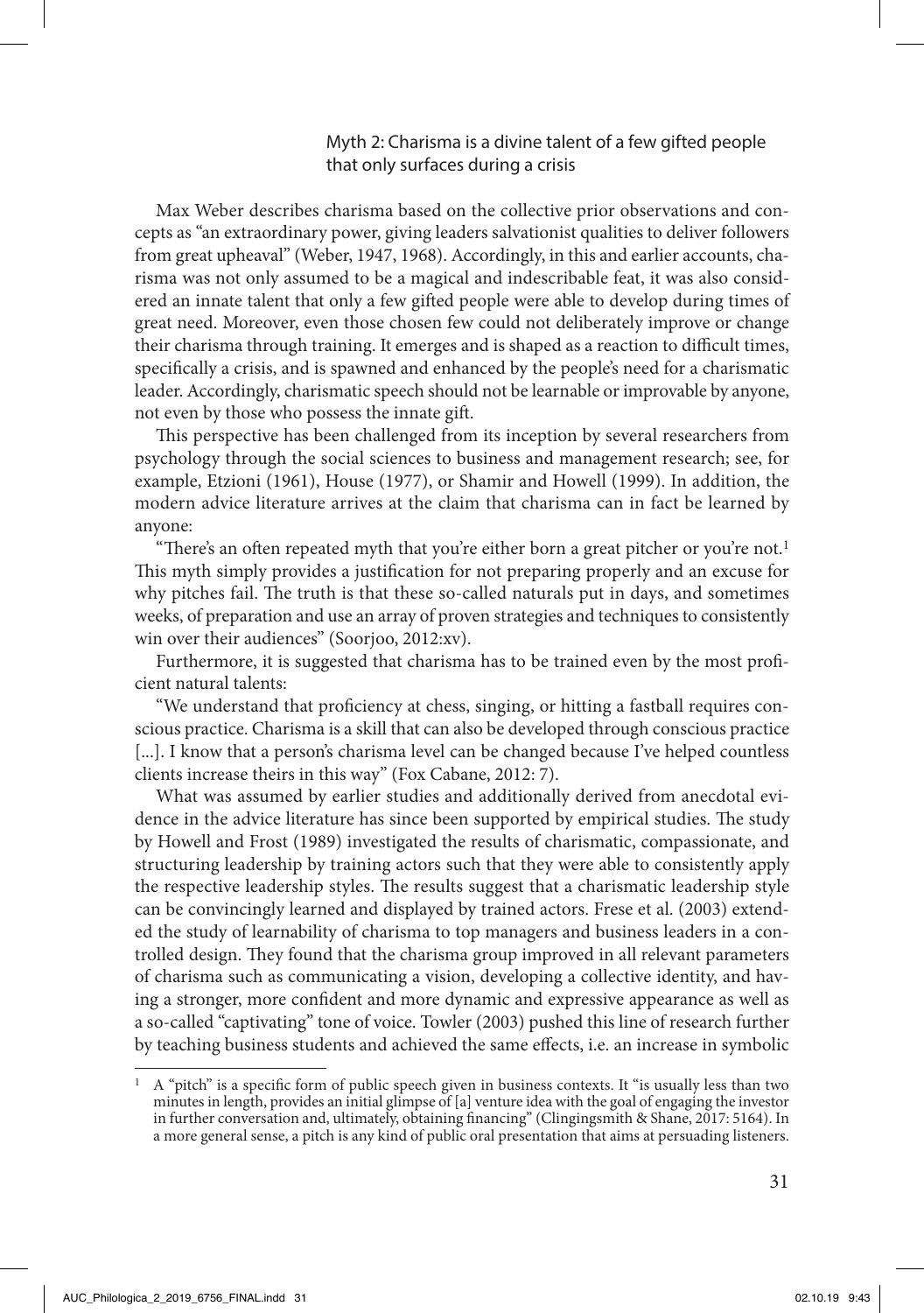communication and a captivating tone of voice through charisma training. The study by Antonakis et al. (2011) was again aimed at managers and business leaders. However, they tried to teach charisma through a very specific set of Charismatic Leadership Tactics (CLTs) to make charisma training more efficient and tangible. Their study shows that all CLTs could be successfully learned by naïve speakers, and that they significantly increased the participants' perceived leader prototypicality.

The second author of this paper runs a 12-week course on *Persuasive Communication and Negotiation* that is mandatory for all master's students in electrical and business engineering at the University of Southern Denmark. It starts with the verbal CLTs and, based on this foundation, puts the focus on nonverbal aspects of body language and, in particular, speech melody. At the end of the lecture term, the students' presentations are rated with respect to perceived speaker charisma by an expert panel of lecturers and company leaders as well as by a sample of naïve listeners in an online experiment (between 50–100 people each year). Both experts and naïve listeners receive paired stimuli representing each student's baseline performance at the beginning of the course and his/her trained performances at the end of the course. The order of the stimuli within a pair as well as of the pairs themselves is randomized, and pairs are presented several times. The listeners' task is to indicate in which of the two compared presentations the speaker is more charismatic and to rate the higher level of charisma on a scale from 1 to 10. Results show for all classes taught so far that the students have an about 40–90 % higher perceived charisma level at the end than at the beginning of the course, in the ears of experts even more so than in the ears of naïve listeners. Research based on automated acoustic charisma quantification shows additionally that a 4-hour intensive training of a speaker's voice can significantly increase speaker charisma by 10–50% and that female speakers benefit from such training more than male speakers do (Niebuhr et al., 2019).

**Bottom line:** The myth is busted that charisma is an innate talent that only manifests in times of crisis. Several studies have shown that signaling charisma can be trained by naïve speakers ranging from professional actors, through managers and business leaders to business and engineering students. However, there seem to be restrictions as to the degree to which charisma can be learned. As Antonakis et al. (2016) point out, proficiency in charismatic communication may be related to intelligence and/or creativity, as some CLTs such as metaphors and storytelling require a higher degree of creativity, innovation, and planning. Furthermore, as we discuss in the next chapter, the ability to convey charisma may be affected by personality or, as we see in Myth 10, general social skills or professional mindsets.

# Myth 3: Charismatic communication is the expression of a charismatic personality

There is one common thread that connects all previous investigations of charisma. Weber (1947) described charisma as an extraordinary property of charismatic leaders. Charismatic leaders are said to be able to connect with their followers (Davies, 1954) and to possess a vision as well as confidence in their ideals and competence (Tucker, 1968). Furthermore, charismatic leaders are idols and exemplary personalities who care about their image (House, 1977). What all these assumptions have in common is that charisma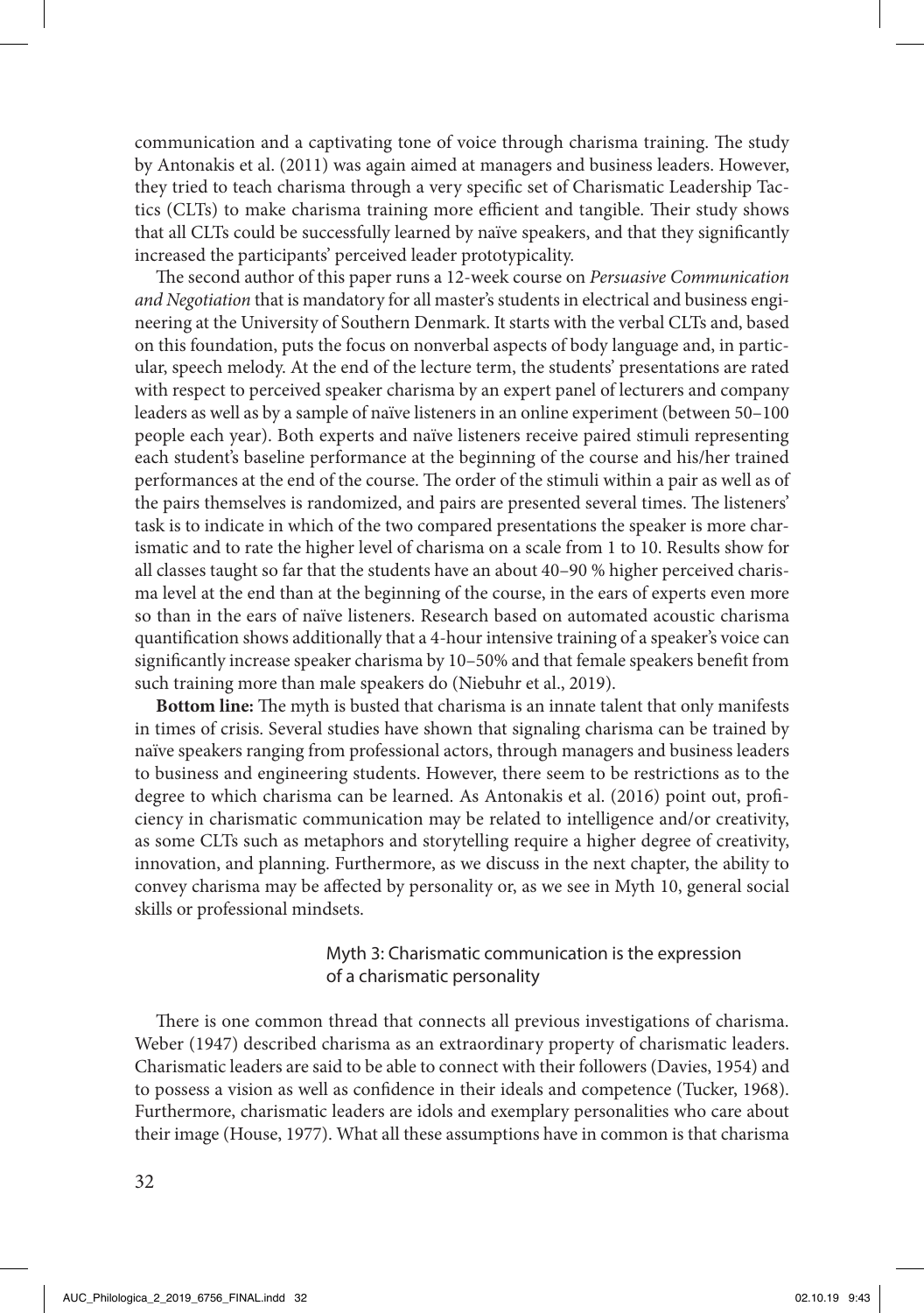is something that charismatic leaders *have* and which constitutes a part of their personality. That is, charisma is considered a personality trait. This basic notion was already largely rejected in the discussion of the last myth. As we have seen, charisma can be learned and improved. As described above, Antonakis et al. (2011, 2016) reject charisma as a property of charismatic leaders. Rather, charismatic leaders are not charismatic per se but possess the ability to communicate in a charismatic way. Consequently, in the studies by Howell and Frost (1989), Frese et al. (2003), and Towler (2003), the participants did not learn to become more charismatic people. They acquired communicative skills to convey charisma.



**Figure 1.** Intersections between personality types according to the Big Five Personalities paradigm (Costa & McCrae 1992) and features of perceived charismatic personality (Antonakis et al. 2016).

However, even without perceiving charisma as a personality trait, there may still be traits that significantly influence a speaker's ability to acquire a charismatic way of communicating. That is, certain personality types foster ways of communicating that coincide with charismatic speech; see Figure 1 and Peters (2015). There are in fact two integral parts to charismatic speech according to Antonakis et al. (2016): confidence and self-assuredness, as well as passion and display of emotions. When it comes to the big five personality traits that are commonly used for assessing speaker personalities (Costa & McCrae, 1992; Sharma et al., 2013), both confidence and displaying emotions relate to the personality trait of *extraversion*. When it comes to the phonetic properties of charismatic speech, we find similarities between the phonetic manifestations of extraversion and charismatic speech. Acoustic characteristics associated by listeners with extraversion, such as an expanded fundamental frequency  $(f_0^{\; 2})$  range, an elevated  $f_0$  mean, more frequent and deeper final falls, as well as a higher speaking rate, resemble the acoustic characteristics of charisma (Michalsky et al., 2019). Furthermore, extraversion is linked

<sup>&</sup>lt;sup>2</sup> Fundamental frequency, or  $f_0$ , is the acoustic correlate of the vocal-fold vibration frequency in speech production;  $f_0$  is used by listeners as the main source of pitch perception. Thus, in a nutshell,  $f_0$  movements in speech represent a speaker's speech melody.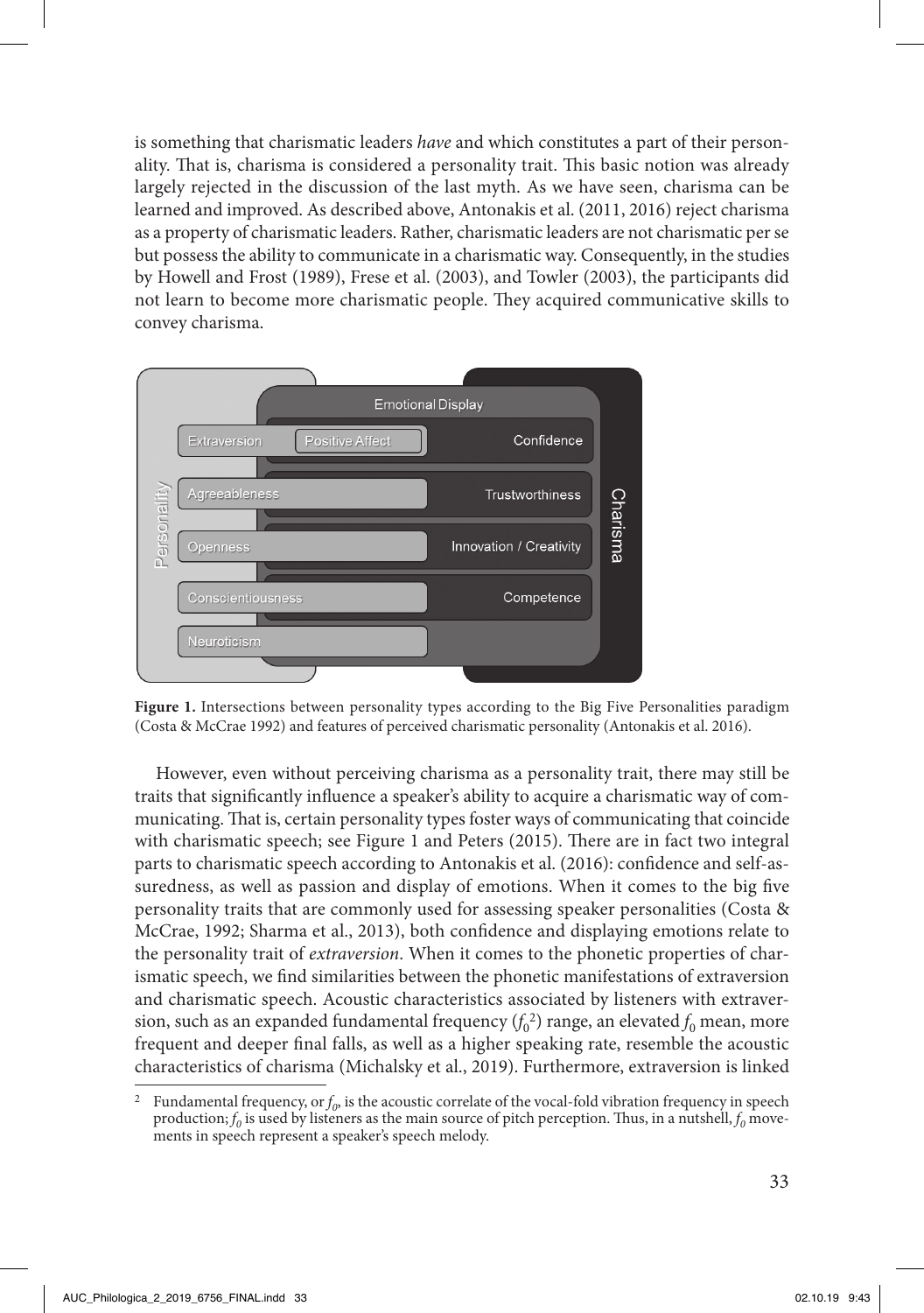to *positive affect*, a trait which is also related to higher confidence, higher personal goals, as well as to experiencing and expressing positive emotions more frequently (Costa & McCrae, 1992; Curhan & Brown, 2012). The trait of *agreeableness* also relates to concepts relevant for expressing charisma. Agreeable speakers are assumed to be kinder and warmer, which relates to the ability of charismatic leaders to connect with people and, furthermore, to show a greater ability to express and develop trust (Costa & McCraw, 1992; John & Srivastava, 1999). *Conscientiousness* is related to self-discipline and overall job performance (Costa & McCraw, 1992; John & Srivastava, 1999; Barrick & Mount, 1991). Lastly, *openness* can be regarded as a measure of imaginativeness and divergent thinking (Costa & McCrae, 1992; John & Srivastava, 1999). Since a significant portion of the CLTs that result in the necessary emotional symbolic communication is contributed by strategies such as metaphors and storytelling, creativity and imaginativeness constitute integral parts of charismatic communication (Antonakis et al., 2011).

**Bottom line:** The myth that charismatic speech and communication are mere expressions of a charismatic personality has been largely busted in its strict form. Charisma itself is a way of communicating that can be learned, improved, and implemented independently of personality traits. There are good reasons to assume that certain personality traits naturally lend themselves to support charismatic speech. However, we saw that there is no single charismatic personality type. Rather, it is a mixture of different personality types that supports speaker charisma. People may communicate in charismatic ways through different strategies by approaching charisma either through the self-assured and confident facet of being extraverted, through the passionate and emotional facet of being positively affective, through the expressive/symbolic facet of being high in openness, through the trustworthy facet of being agreeable, through the competent facet of being conscientious, or through a combination of any of these. It is unlikely that the majority of charismatic leaders possess a charismatic personality that includes all or only just the majority of these traits; and it is even more unlikely that this is required to learn a charismatic performance. That is, charisma itself is not necessarily a matter of personality.

# Myth 4: How we say something is more important than what we say

Another frequently reappearing assumption about charisma is that the delivery of a message matters more to the listener than the message's content. However, we first have to establish where to draw the line between *how* and *what*, since this issue in itself is a controversial topic (see Figure 2). From a linguistic perspective, it is reasonable to distinguish between linguistic content and paralinguistic delivery. However, in classical rhetoric and, in fact, in the majority of psychology, social-science, and management/ leadership studies, content and delivery are already separated at a linguistic level. Following classical rhetorical research as well as Antonakis et al. (2016), only the speaker's propositions are regarded as content, whereas linguistic rhetorical devices like rhetorical questions, lists, contrasts as well as metaphors, analogies, and devices of storytelling are all part of the delivery. Although this distinction is most common and also adopted in this paper, there are other approaches arguing that rhetorical strategies belong to the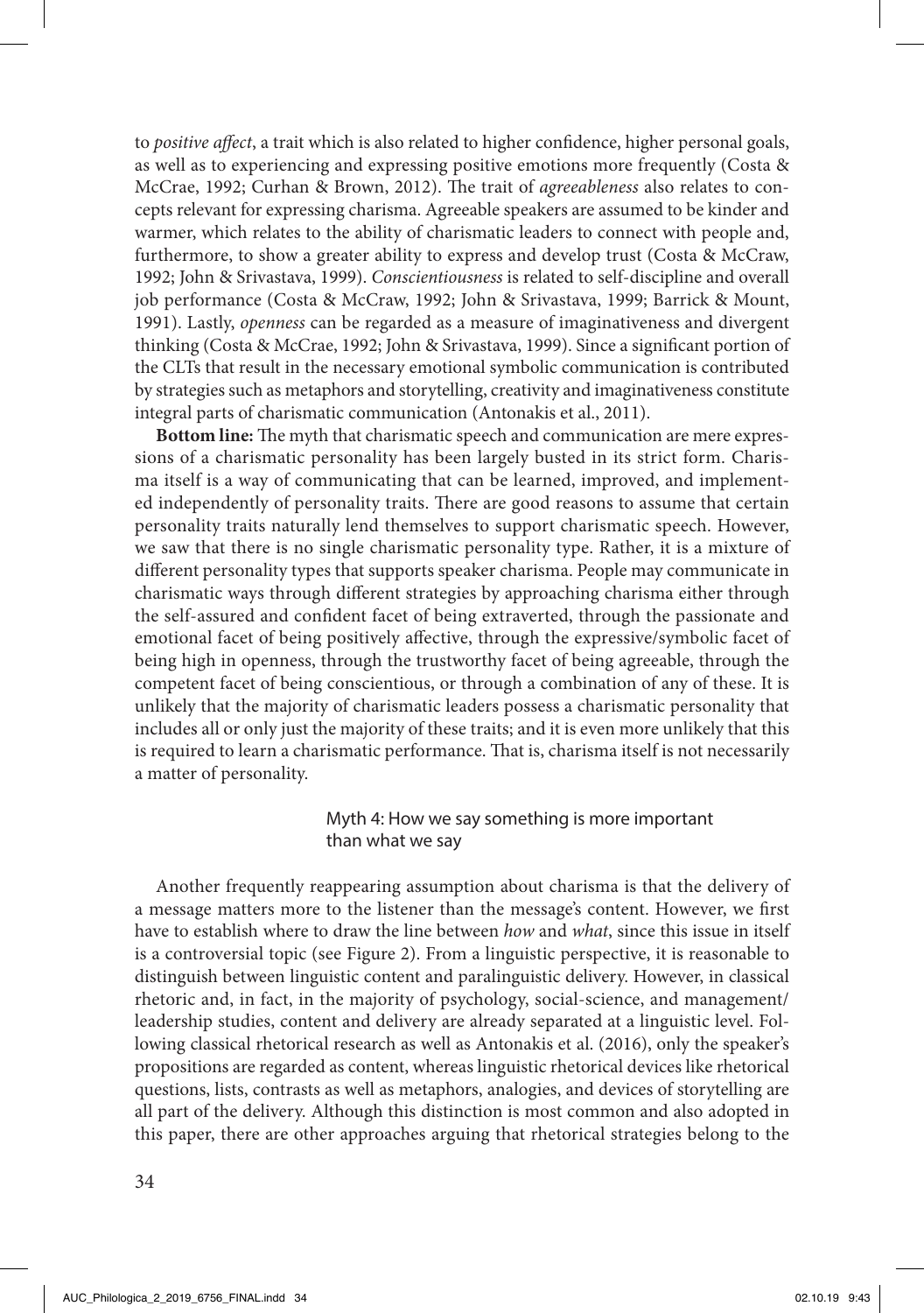content rather than the delivery (Shamir et al., 1994). Following Antonakis et al. (2016), the myth would claim that how we say something both in term of voice as well as rhetorical strategies and visual cues outweighs the propositions of a speech. This is supported by the aforementioned study by Antonakis et al. (2015) who tested the effect of the same propositions delivered using different linguistic, visual, and prosodic devices. Although the speakers' propositions were identical, the delivery strategy significantly affected perceived charisma.



Figure 2. What we say and how we say it. Different classifications of content and delivery.

The other common distinction is the separation of linguistic content from paralinguistic delivery, with paralinguistics encompassing both vocal and visual features, but not linguistic rhetorical strategies. Accordingly, the myth would claim that how we say something in terms of acoustic-prosodic and visual (i.e. overall nonverbal) cues outweighs the propositional as well as the linguistic content. This distinction is frequently found in the advice literature. As Soorjoo (2012: 20) points out: "Yet, when it comes to preparing a pitch, most people tend to focus on the content of their speech and their PowerPoint... This is one of the principal reasons why most people deliver bad pitches". Fox Cabane (2012) also claims that "nonverbal modes of communication are hardwired in our brains, much deeper than the more recent language-processing [i.e. word-related] abilities, and they affect us more strongly" (p. 89). This common assumption manifests itself also in proverbs like "hitting the right note".

The dominant role of vocal features in the field of charismatic persuasion becomes apparent in several empirical studies. Holladay and Coombs (1993) found that if there is an apparent contradiction between a speaker's verbal and non-verbal message, the latter is more likely to influence a listener's perception (see also Holladay & Coombs, 1994). Towler (2003) conducted a principal component analysis to separate different contributors to charisma and found that vocal features provided an independent and crucial effect. Pentland (2008) investigated the impact of paralinguistic cues including both gestures and acoustic-prosodic features in several social settings and found paralinguistic cues to successfully predict the success of investor pitches, the exchange of business cards after a meeting, the success in acquiring new customers, and even the exchange of phone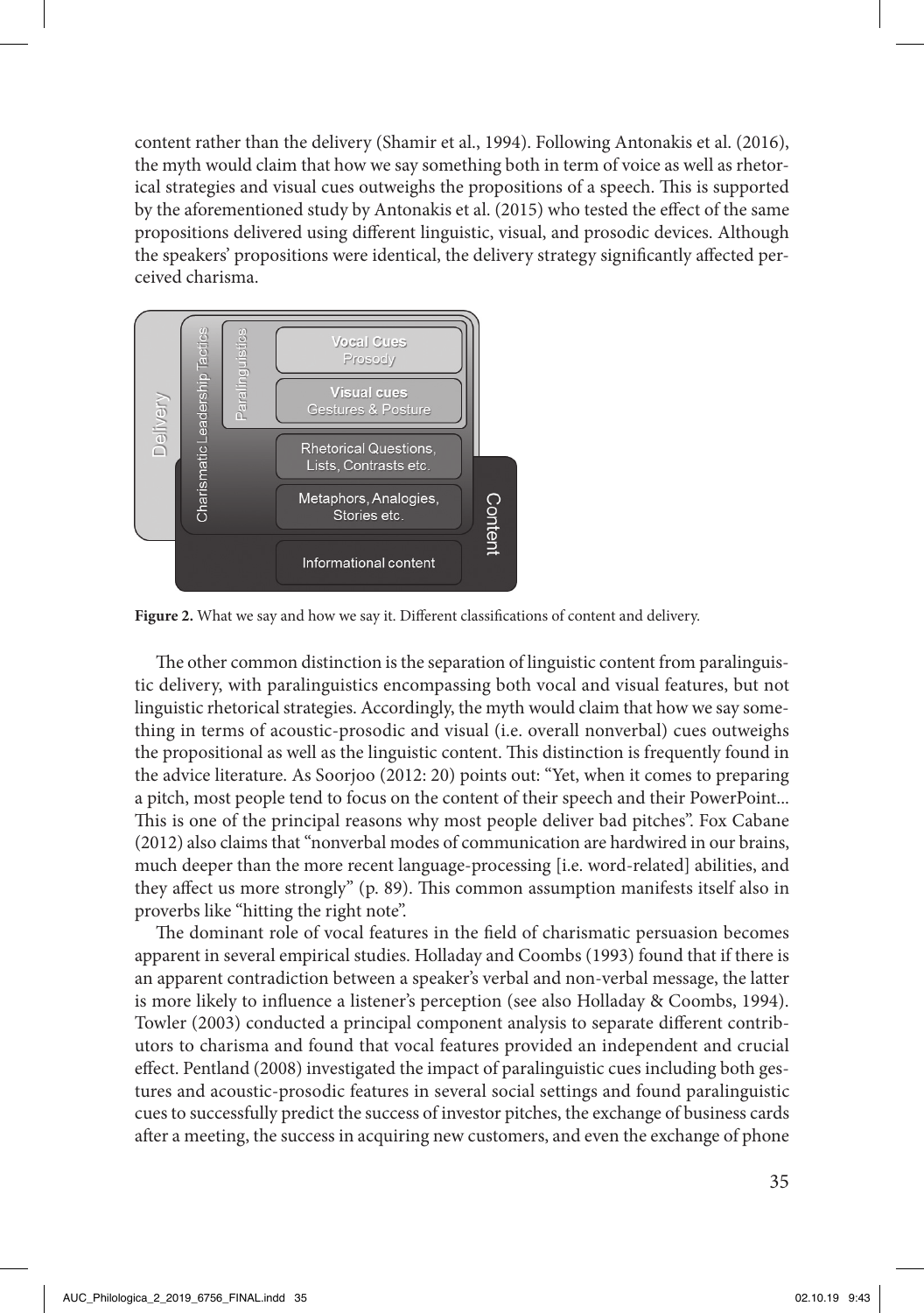numbers after speed dating. Several comparable findings on the dominance of delivery over content have been made (Awamleh & Gardner, 1999; Gregory and Gallagher, 2002; Park et al., 2014). Just recently, Caspi et al. (2019) conducted two experiments on the topic and found that delivery significantly outweighs the content when it comes to a first impression of a speaker, which is supported by the findings of McAleer et al. (2014), who found that the delivery of a simple "hello" already critically affects the impression we make about a speaker personality. Sometimes even the visual cues such as gestures and posture are excluded from the *how* and the major role is solely attributed to the acoustic-prosodic features of charisma. Amon (2016) claims that "there is a superiority of the audible impression over the visible. The moment you open your mouth, all the visible elements become mere decoration" (Amon 2016: 12, the authors' translation). In their multimodal analysis of speaker charisma, Scherer et al. (2012) found that auditory cues alone affect perceived charisma and enhance and even shift the interpretation of visual cues. Chen et al. (2014), who conducted a similar analysis, arrived at the conclusion that auditory cues outweigh visual cues as a predictor for charisma. Lastly, the studies done by Fischer (2018) as well as Niebuhr and Michalsky (2019) show that computer voices possess charismatic influence even if the lexical material is identical, visual cues are absent, and only acoustic cues serve to signal charisma.

**Bottom line:** Regardless of whether we include rhetorical strategies in the delivery side of speech, restrict ourselves to paralinguistic cues, or to acoustic-prosodic features alone, empirical research supports that *how* we deliver a speech significantly contributes to its charismatic and persuasive impact. Furthermore, we can assume that the delivery is more important in signaling charisma. However, although the *how* is essential for a charismatic performance, to date there is not a single study that actually compares the charismatic effect of content against the charismatic effect of the delivery for neither definition of delivery. Following Emrich et al. (2001) it is possible that delivery is crucial for the immediate impact of a charismatic performance but the effects diminish in the long run, if not supported by the content (see also Caspi et al., 2019). Accordingly, although this chapter strongly suggests that the *how* outweighs the *what,* we can neither completely reject nor accept the myth in this simple form.

### Myth 5: Lower voices are more charismatic

"How to Train Your Voice to Be More Charismatic?" In answering this question, Nancy Daniels (2013) points her readers to the study of Mayew et al. (2013). Based on voice-pitch analyses of 792 leaders (CEOs of major companies) around the globe, and controlling for other confounding factors, Mayew et al. conclude that low voices make better leaders. More specifically, speakers showing an interquartile decrease in  $f_0$  level of 22.1 Hz enjoy longer tenures (about 151 days longer), lead larger and higher-valued companies (by about \$440 million) and, thus, earn more money (about \$187,000 more per year). Carnegie and Esenwein (2011: 32) also criticize in their rhetoric manual the fact that "most speakers pitch their voices too high" while presenting; and Barker (2011) paraphrases the same criticism in the form of an imperative: "Create vocal music that is lower in tone, slower and softer, and you will create rapport more easily" (p. 14), which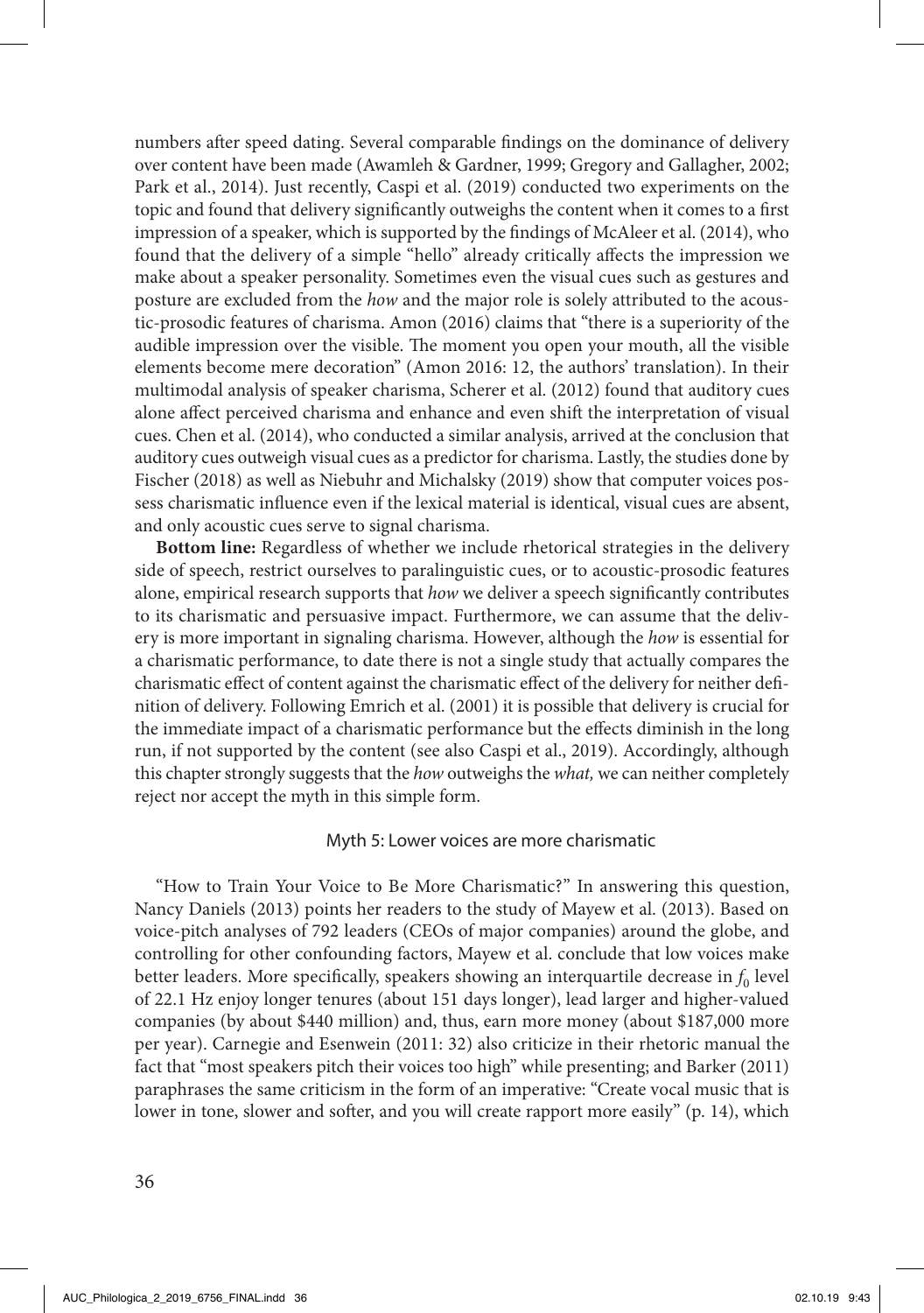is later in the book narrowed down to  $f_0$  alone: "Lower your tone. A thin, high-pitched voice will suggest a lack of authority or confidence" (p. 175).

Together, these interdisciplinary findings, statements and instructions seem to form a coherent whole: The lower-pitched you speak the more charismatic you sound. In fact, exactly the opposite is true. When looking beyond management and psychology studies and rhetoric manuals and anecdotes, readers will quickly find consistent evidence from the experts in that matter, i.e. speech scientists, that the correlation between a speaker's  $f_0$  level and his/her perceived speaker charisma is positive, not negative. This finding was made, for example, by Touati (1993), Strangert and Gustafson (2008), Biadsy et al. (2008), Rosenberg and Hirschberg (2009), D'Errico et al. (2013), Berger et al. (2017), Jokisch et al. (2018), and Niebuhr and Skarnitzl (2019) whose studies cover languages that range from English to German and Swedish to Italian, French, and Arabic.

In the light of such obvious and abundant counterevidence, why does the myth that lower voices are more charismatic still persist? There are several reasons. First, charisma is a fuzzy semantic concept, and studies advocating lower pitched voices often do not investigate charisma, at least not in its current prototypical sense. Recall that charisma is defined as the ability to gather and win over people and determine their opinions, attitudes, and actions, without exercising authority and control and without using formal mechanisms (cf. Antonakis et al., 2016). As Smith (2010) puts it, charisma "equals persuasion with force", with persuasion being based on emotional contagion. In contrast, studies advocating lower pitched voices often refer to terms like dominance, authority, and power. In short, it is the lack of a clear distinction between dominance and authority on the one hand and charisma on the other that creates the inconsistency in voice-pitch related recommendations to speakers. A low-pitched speaker conveys power and authority and, on this basis, tells people what to think and do. A high-pitched speaker conveys charisma and, on this basis, makes people adopt his or her point of view so that the intended thoughts and actions are elicited on a voluntary basis.3

Figure 3 shows the pitch levels of two undoubtedly charismatic speakers, Barack Obama and Steve Jobs, in relation to the frequency of occurrence of voice-pitch levels among the populations of male and female American English speakers. As can be seen, both Obama and Jobs speak at such high pitch levels (217 Hz and 232 Hz, respectively) that they already fall in a voice-pitch range that is characteristic of female speakers in American English (see Niebuhr et al., 2016; D'Errico et al., 2019 for the sources of the mean values of the two speakers). Although these female speakers were reading calibration sentences whereas Obama and Jobs were giving public speeches (with a louder and hence inherently higher-pitched voice), this is still a remarkable observation against the background of a myth claiming that it is a low-pitched voice that makes a charismatic speaker.

The second reason for the persistence of the myth that lower voices are more charismatic lies in the confusion of local and global pitch levels. While a speaker's global pitch

<sup>&</sup>lt;sup>3</sup> However, note that, although dominant and authoritative speakers have a lower voice than charismatic speakers, their average pitch level is not extremely low but still within the lower mid of their pitch range, probably because of a high loudness level and a way of speaking that is meant to convey urgency and righteous indignation. Humble speakers can still have a lower pitch level than dominant/ authoritative speakers, especially in dialogue situations (D'Errico et al., 2019).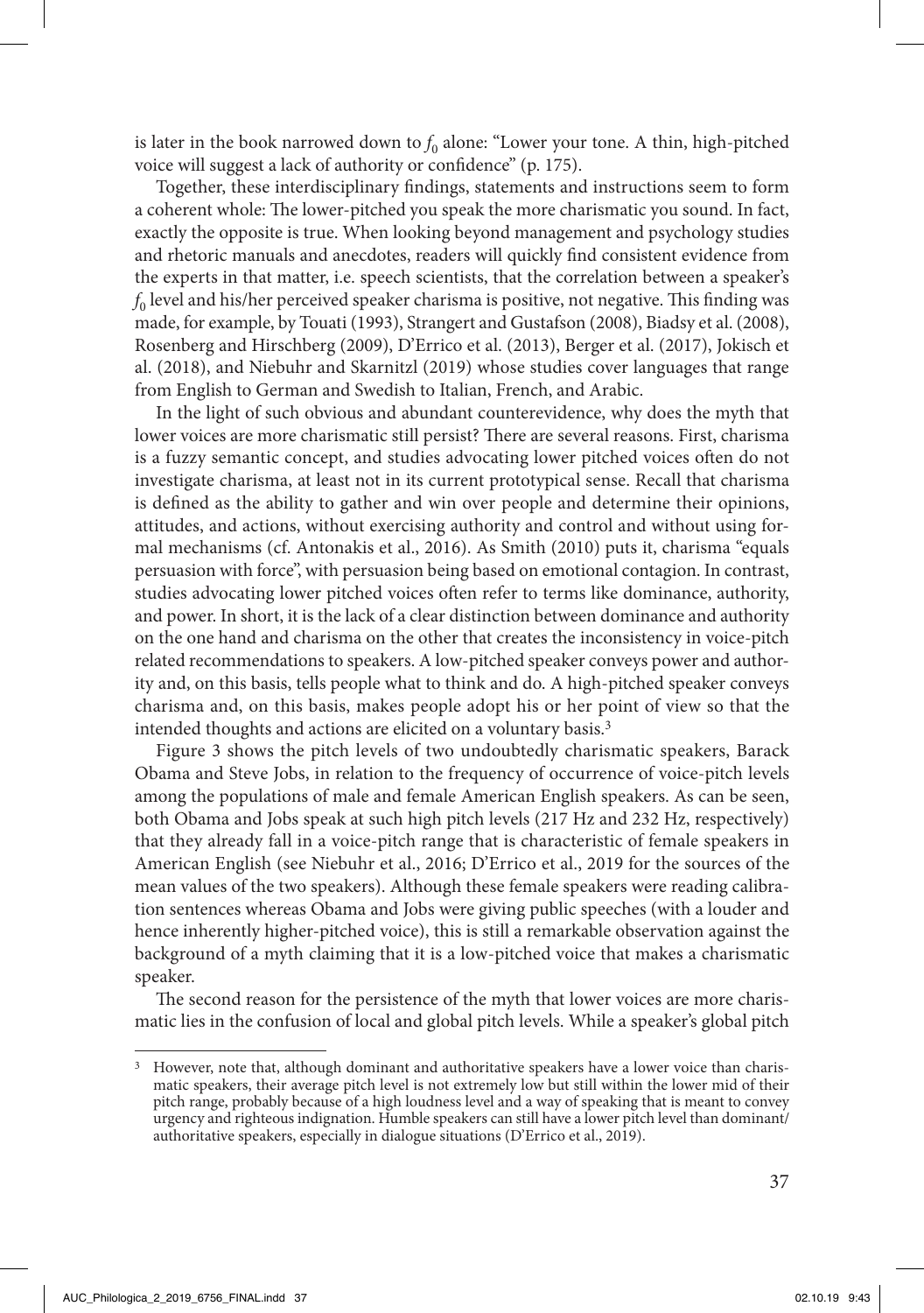level should be overall higher to be more charismatic, charismatic speakers must also be able to get down to the bottom of their individual pitch ranges at certain local points in their sentences. This primarily applies to the pitch valleys in between to expressively stressed, high-pitched words and, in particular, to the ends of sentences. This is very well described by Fox Cabane (2012: 89): "imagine an assertion: a judge saying 'This case is closed'. Feel how the intonation of the word 'closed' drops. Lowering the intonation of your voice at the end of a sentence broadcasts power. When you want to sound superconfident, you can even lower your intonation midsentence." In accord with this statement, Mixdorff et al. (2018) showed that charismatic speech means a raising of pitch peaks and the speaker's overall pitch level and, at the same time, a lowering of the "baseline  $f_0$ ", i.e. those local levels at which a speaker begins his/her pitch rises towards stressed words and ends his/her sentence-final pitch falls.



**Figure 3.**  $f_0$  medians of Steve Jobs and Barack Obama during public speeches, compared to the  $f_0$  medians of 630 male and female speakers of American English who read the two calibration sentences of the TIMIT database. The histogram was edited after Liberman (2013). The photographs were edited and added to the figure based on a Wikipedia creative commons license.

The third reason is related to the relevance of the pitch-level factor for a speaker's charismatic impact. Although the positive correlation between pitch level and speaker charisma is strong and significant across languages, the perceptual relevance of the factor pitch level is actually rather low. Several perception experiments arrived at the conclusion that other factors like speaking rate, pitch range, pause frequency and duration, as well as filled pause characteristics have a much stronger effect on listeners' speaker charisma ratings than a speaker's global voice-pitch level (Berger et al., 2017; Niebuhr et al., 2017). Thus, even if speakers follow the recommendation to lower their pitch level instead of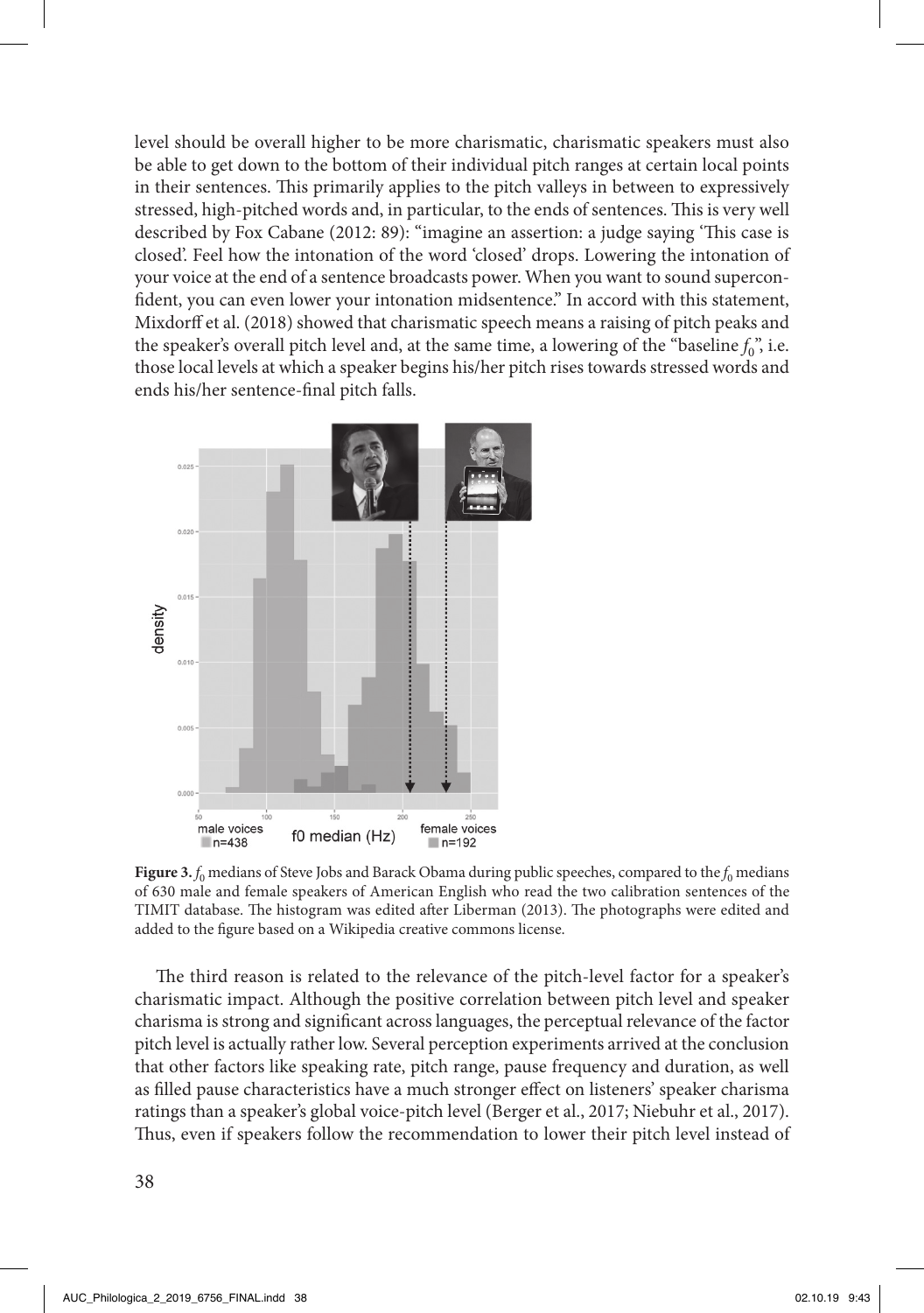raising it in order to sound more charismatic, this wrong decision has no strongly negative effect on their overall charismatic impact, as long as they perform well along other more important voice factors.

**Bottom line:** The myth that lower voices are more charismatic is busted by cross-linguistic empirical evidence from the speech sciences. Speakers should raise rather than lower their global pitch level. However, local pitch levels that are reached between expressively stressed, high-pitched words and at the ends of utterances should indeed be lowered to the bottom of a speaker's individual pitch range, i.e. where the voice starts getting creaky (i.e. irregular and crackling) in the case of male and breathy in the case of female speakers.

# Myth 6: A clear pronunciation supports perceived speaker charisma

"Distinct and precise utterance is one of the most important considerations of public speech. How preposterous it is to hear a speaker making sounds of 'inarticulate earnestness' under the contended delusion that he is telling something to his audience! [...] Telling means communicating, and how can he actually communicate without making every word distinct?" (Carnegie and Esenwein, 2011: 146). Not every statement is as strong as the one above from *The Art of Public Speaking*, but virtually every rhetoric manual urges its readers to "clearly articulate every phrase and word" and to internalize that "good articulation conveys competence and credibility" (Mortensen, 2011: 158) and, thus, "is imperative to develop charisma" (Camper Bull, 2010: 138); see also Frese et al. (2003).

The contribution of articulatory precision to a speaker's charismatic impact is, unfortunately, not as well studied as the contribution of prosodic features like loudness, speaking rate, and pitch level or range, but the few studies that exist basically back up the rhetorical statements on articulation. For example, Niebuhr (2017) conducted a perception experiment whose stimuli included, amongst other things, a naturally produced systematic variation in the degree of speech reduction. Three controlled reduction steps were created: (i) sentences in which each word is pronounced in its full, dictionary-like fashion; (ii) sentences in which each word is pronounced like in an informal everyday conversation, i.e. slightly reduced in the case of content words and moderately reduced in the case of function words; (iii) sentences in which both content and function words are all equally pronounced as strongly reduced as possible. Results show that a constantly strong reduction makes speakers sound significantly more absent-minded, stressed, and clumsy and less trained/skilled, sociable, educated, optimistic, and sincere, i.e. overall less charismatic. This perception evidence is in accord with production evidence from a comparison of Steve Jobs and Mark Zuckerberg. Steve Jobs, who is perceived to be more charismatic than Mark Zuckerberg both by representatives of the media and listeners in a controlled perception experiment (Niebuhr et al., 2018a), performs significantly better than Zuckerberg in acoustically distinguishing his voiced and voiceless stop consonants ( $\pi$  t k/ vs /b d g/) as well as the different vowel qualities of American English. The acoustic vowel space that Jobs uses in his speech is at least 32.7% larger than that of Zuckerberg (Niebuhr and Gonzalez, 2019). Furthermore, Jobs' speech includes 28.3% fewer instances of post-lexical assimilation of alveolar consonants ( $/t$  d  $n$ ) to either bilabial or velar plac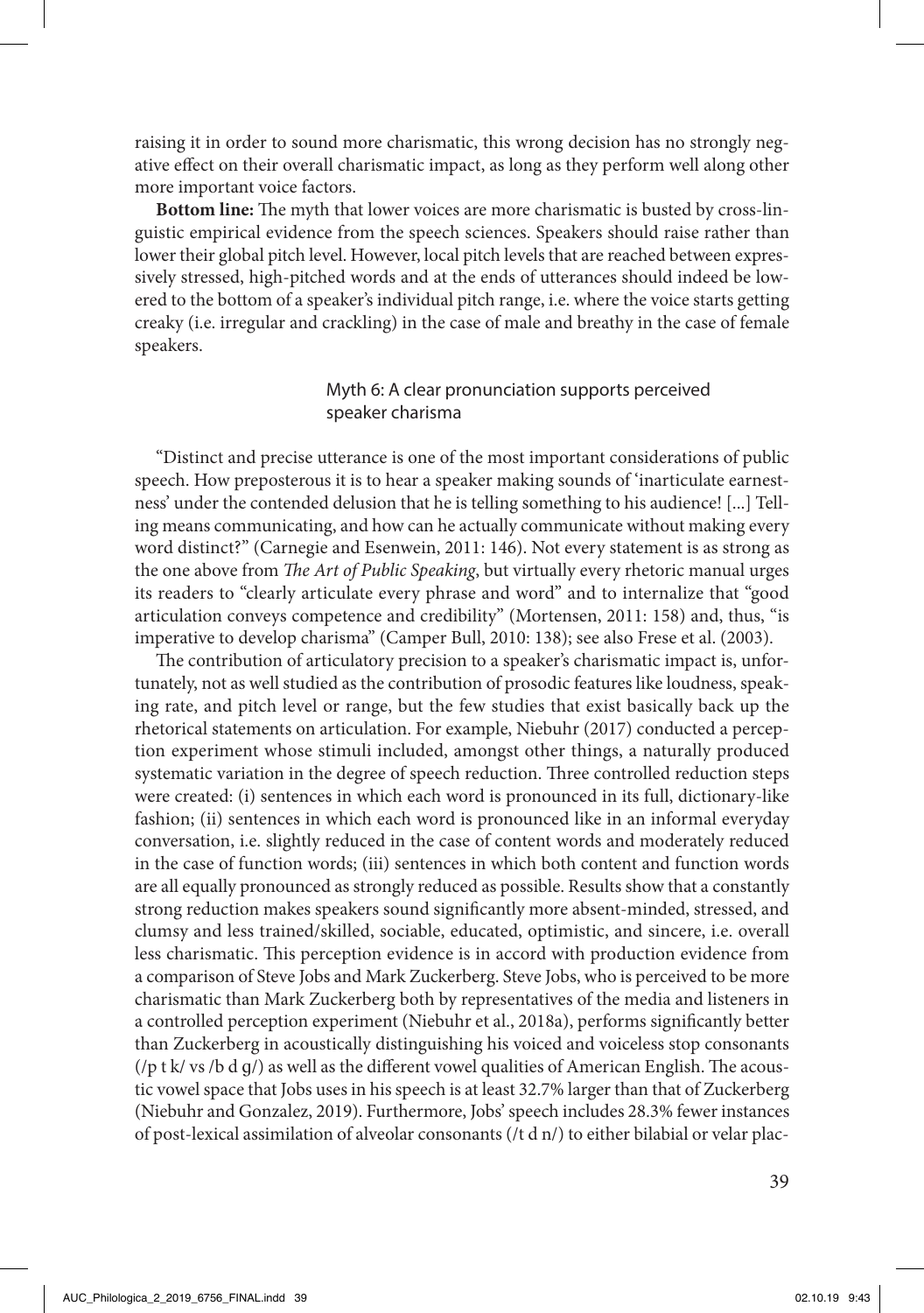es of articulation than Zuckerberg's speech (Niebuhr et al., 2018a). This applies to content words; the relative difference between the two speakers is even larger for function words.

Finally, that articulatory precision contributes to a speaker's charismatic impact also makes sense in terms of the fundamental ethological principle of the Effort Code (Chen et al., 2002). In a nutshell, the Effort Code conceptualizes that the importance of a certain matter is positively correlated with the energy that is invested in addressing it (Gussenhoven, 2016). In speech, this means that whatever a speaker considers (more) important is realized with great(er) articulatory effort; and greater articulatory effort, in turn, "tends to create more elaborate and more explicit phonetic realisations" (Chen et al., 2002: 211), i.e. a clearer pronunciation. Thus, in terms of the Effort Code, the charisma effect of articulation is explained by a clearer pronunciation being an implicit signal of "I have something important and meaningful to say" and/or "you, my listeners, are important to me". Barker (2011: 176) explains speaking clearly to his readers as follows: "Make sure all the consonants are clear when you are speaking (all the letters that are not A, E, I, O or U)". Such a restriction of articulatory effort to consonants alone does not make sense in terms of the Effort Code; nor is there, to the best of our knowledge, any empirical evidence that persuasion relies more on consonant than on vowel articulation. Therefore, such recommendations should be treated with caution. The actual reason for Barker's focus on consonants is that they, unlike vowels, most often include a sensible contact between active and passive articulators, which makes self-monitoring and articulatory control easier for speakers (Abercrombie, 2000).

**Bottom line:** The myth that a clear pronunciation supports perceived speaker charisma is valid. It is consistent with empirical evidence as well as with theoretical concepts like the Effort Code. If one wants to qualify the myth, then by noting that realizing each and every word with a dictionary-like pronunciation can reverse the positive effect of a clear pronunciation and attenuate speaker charisma again. For example, Niebuhr (2017) found that such an "overarticulated" way of speaking makes a speaker sound more vain and less composed and sincere. However, without special training or instruction, native speakers are unlikely to attain this overarticulated level of pronunciation, as speech reduction probably belongs to the universal characteristics of spoken language (Clopper and Turnbull, 2018) and comes naturally to speakers through semantic or frequency effects or biomechanical and physiological limitations of the speech production apparatus (Cangemi et al., 2018). Therefore, it is reasonable to assume that the practical risk of strongly and constantly overarticulating one's presentation is low, except, maybe, for non-native speakers, but this is a question that needs to be addressed in future studies. Until then, all speakers should aim at a "crisp clear pronunciation" (Seet, 2013) when performing a speech. Whether this applies to the same degree for vowels and consonants is also a matter of future research.

# Myth 7: Filled pauses are bad for perceived speaker charisma

It is a common statement in rhetoric manuals that speakers should, as much as they can, avoid all the *errs*, *uhs*, *urns*, *ums*, and *mhs* in their speech that are referred to as filled pauses (or hesitation markers/disfluencies). For example, Sprague et al. (2013: 336) make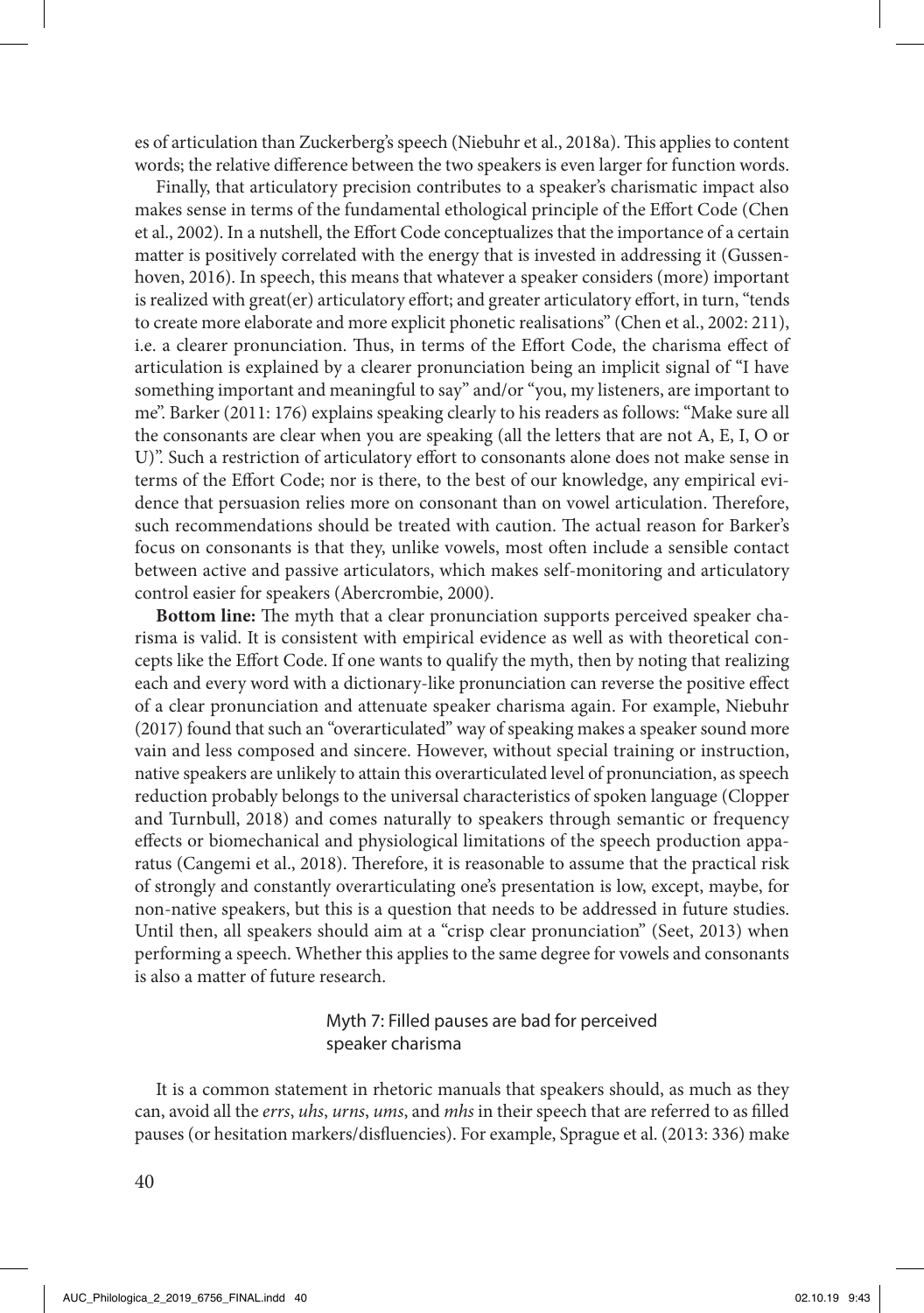the following recommendation in their *Speaker's Handbook*: "Do not be afraid to pause between sentences or thoughts when you speak. But avoid filling those pauses with distracting and meaningless sounds and phrases [...]". Similarly, Soorjoo (2012: 26) states that silent pauses are an effective way to "eliminate distracting nonwords such as *ums* and *uhs*" from a speaker's speech. Learning to self-monitor one's speech and, on this basis, to anticipate and replace filled pauses by silent pauses is also a key point in the "3 tips to eliminate filled pauses from your professional presentation" by Bell (2011).

At first glance, these strong statements and specific recommendations are backed up by empirical evidence from the speech sciences. For example, Biadsy et al. (2008) as well as Rosenberg and Hirschberg (2009) found, across languages, a negative correlation between filled pauses (and self-repairs) on the one hand, and charisma-related ratings of a speaker on the other. The works of Niebuhr et al. (2016, 2019) are consistent with these findings. Comparing the more charismatic Steve Jobs with the less charismatic Mark Zuckerberg revealed that the frequency of filled pauses (and other disfluencies) represents one of the biggest differences between the two speakers, with Jobs using 46.2% fewer filled pauses than Zuckerberg. Moreover, indirect perception evidence of Niebuhr and Fischer (2019) suggests that filled pauses are one of the major factors for the perceived charisma differences between the two speakers.

At second glance, however, the strong statements in rhetoric manuals need to be qualified in at least two respects. First, filled pauses per se are not bad – either for the comprehension and memory of a speaker's messages, or for his/her perceived charisma and related traits. Rather, the opposite is true. Filled pauses fulfill important communicative functions. They facilitate the listeners' cognitive processing of the upcoming information (in that they typically occur before less frequent words and/or new information); Corley and Hartsuiker (2003) call this the "um advantage". In addition, they indicate to listeners through their specific phonetic form how long they will have to wait until the speaker continues talking (Fox Tree, 2001) and whether the speaker continues with the same or a different message (Fischer, 2000). Furthermore, Fischer (2000) and Fruehwald (2016) stress that filled pauses serve important social functions in speech, such as mitigating potentially impolite utterances (Levinson, 1983; Schegloff, 2010) and showcasing a speaker's affiliation to a specific cultural or social group.

The second, more important reason why filled pauses should not simply be eliminated from a speaker's speech is that they convey spontaneity and listener-orientation. That is, they are critical "contact signals" (cf. Fischer, 2006). In accordance with that, Novák-Tót (2016) found that the former CEO of Hewlett-Packard, Meg Whitman, sounded less charismatic in the ears of listeners than the CEO of IBM, Virginia Rometty. This difference was, amongst others, traced back to the frequency of filled pauses, but not in the sense that Whitman used significantly more filled pauses than Rometty. Rather, Whitman used almost no filled pauses at all within almost 20 minutes of analyzed speech, as compared to 13 filled pauses in the case of Virginia Rometty (and 35 in the case of Steve Jobs; see Novák-Tót et al., 2017). More in-depth analyses in separate perception experiments show that the complete absence of filled pauses makes a speaker appear self-referred, arrogant, distant, and sounding as if s/he were reading a text rather than presenting a message.

Thus, recommendations of manuals that speakers must try to eliminate filled pauses altogether from one's speech are wrong and should not be followed. Obviously, it is the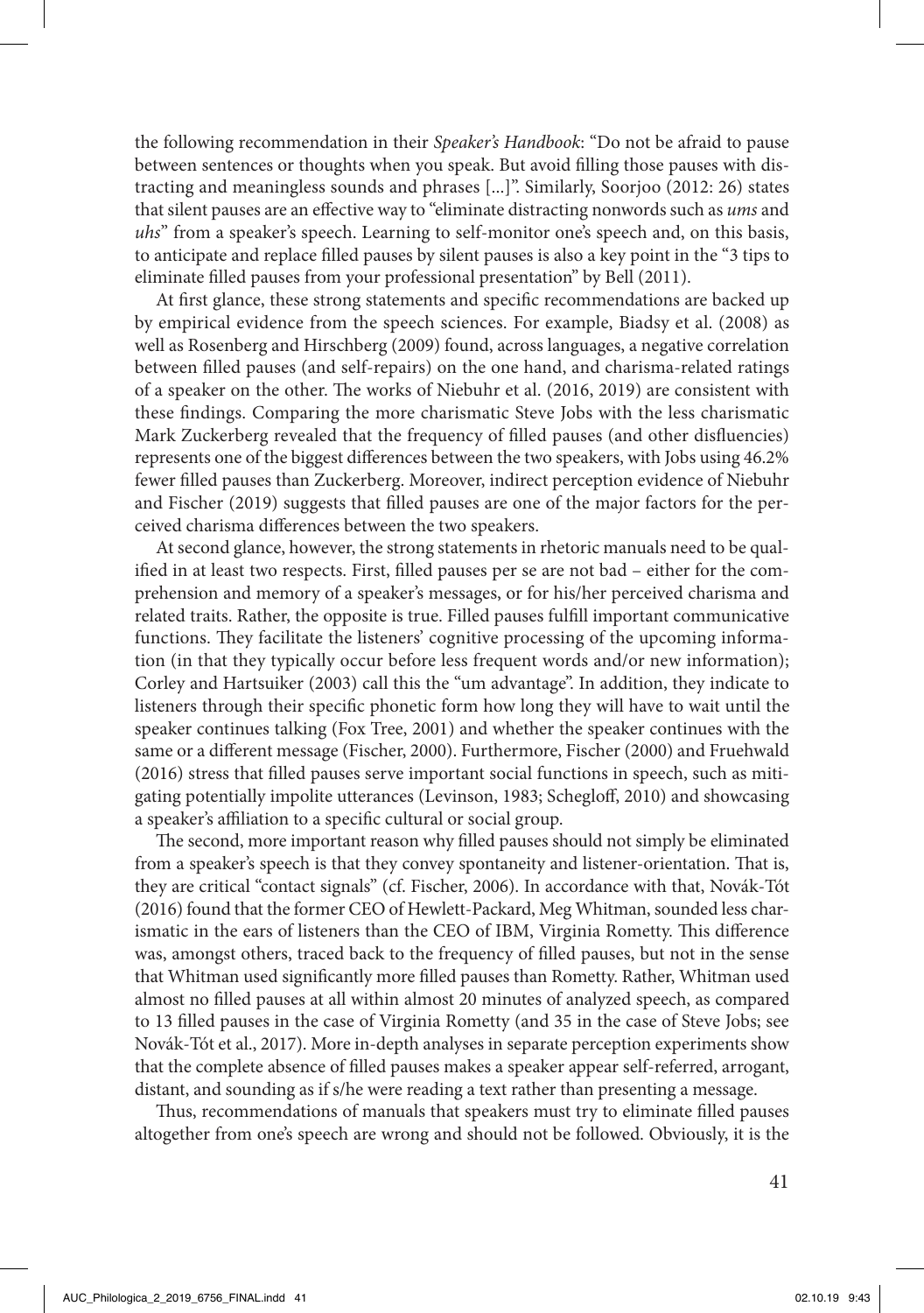dose that makes the poison; and indeed some rhetoric manuals do point readers to that fact, but only in unspecific ways that are of limited help for speakers. For instance, Bell (2011) briefly notes that "using a filled pause one in 100 words is not problematic, using filled pauses one in five words is a big problem." (p. 12). Bell is one of few who provide the reader with specific numbers. Yet, the numerical range is huge and hence of limited practical help, and the statement is still oversimplified. Niebuhr and Fischer (2019) show in a charisma-related study on filled pauses that it is not the mere total number or relative frequency of filled pauses that matters for a speaker's impact on listeners, but the duration of filled pauses and the degree to which they are realized as a nasal element (e.g., *mmm*). The shorter and more nasal filled pauses are, the more do listeners underestimate their actual physical number and frequency in a speaker's speech and the higher they rate the speaker's presentation performance. In other words, rather than trying to get rid of filled pauses (at the additional risk of losing listener-orientation and spontaneity), speakers should rather learn to produce short and nasalized filled pauses. That is, long *errs* and *uhs* should be replaced by shorter *ums* and *mhs*. More specifically, filled pauses with duration up to one syllable (300–400 ms) have only a marginally negative impact on a speaker's perceived performance, and filled pauses that consist more of a nasal than of a vowel sound can even add to a speaker's perceived performance (Niebuhr & Fischer, 2019). To what extent this is language-dependent still needs to be determined. For now, it seems to hold at least for Western Germanic languages.

**Bottom line:** The myth that filled pauses are bad for perceived speaker charisma is busted, at least in this general form. Filled pauses perform important communicative functions, and trying to reduce one's filled pauses is only useful if their number is exceptionally high (> 8 items per minute). Working on the quality of filled pauses is more effective in terms of improving speaker charisma.

# Myth 8: Belly breathing and an upright posture support speaker charisma

There is hardly any rhetoric manual without a chapter of 10 pages or more that is specifically dedicated to breathing. In books like Kraus (2015) and Volkmann (2013), the breathing chapter represents 8–17% of the entire text. In these chapters, authors often stress the relevance of the so-called "belly breathing" that relies on the speaker's diaphragm rather than on his/her inter-costal muscles whose activity is associated with "chest breathing". For example, Fox Cabane (2012: 192) reminds her readers: "make sure you're breathing deeply into your belly". Similarly, Carnegie and Esenwein (2011: 223) claim that "deep breathing – breathing from the diaphragm – give [s] the voice a better support [and] a stronger resonance" both of which are assumed key features of the art of (persuasive) public speaking. Likewise, it is concluded in Speech-and-Voice (2019) that "For optimal voice usage and projection, proper breathing must come from the midsection or diaphragm" (see also Goman, 2008 and Volkman, 2013). Barker (2011) draws a direct connection between belly breathing and persuasive (charismatic) speech by stating that "the deepest kind of breathing, which works from the stomach rather than the upper part of the lungs [...] works wonders for the voice: it gives it depth and power, and makes for a more convincing delivery" (pp. 132–133).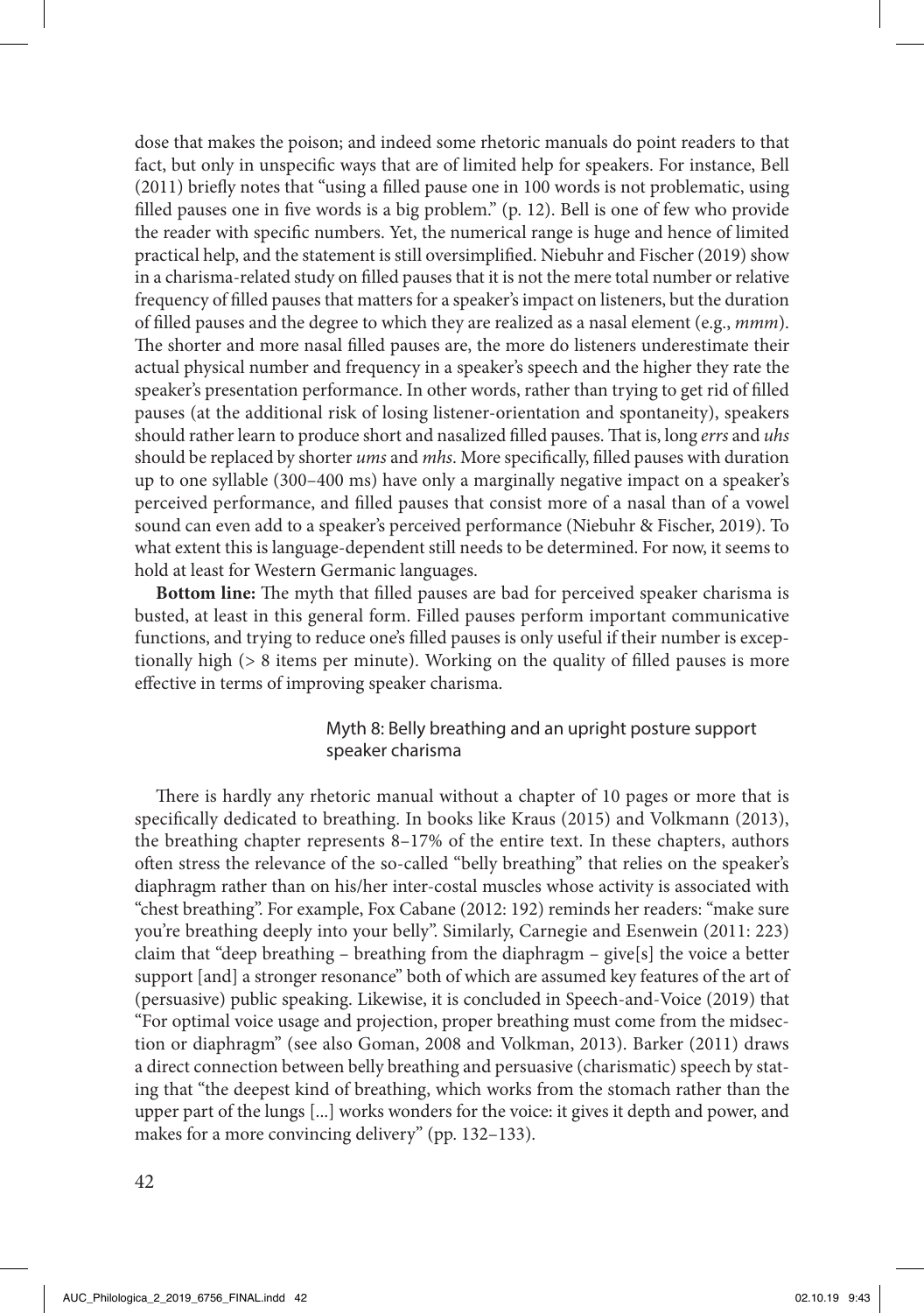Furthermore, the beneficial effect of belly breathing on public-speaking performance is often linked to an upright posture. Figure 4 shows three examples of breathing exercises from online and offline public-speaking manuals. They all recommend belly breathing, and, while instructions for experiencing and training belly breathing occasionally also include sitting and lying postures, the ultimate application of belly breathing during public speaking, as well as the related warm-up, is always closely tied to a standing posture. Standing upright, so rhetoric manuals claim, supports belly breathing in a charismatic speaking scenario and, moreover, "communicates a message of confidence" (Hargrave, 1995: 52) and similar desirable traits of a charismatic speaker (which is why an upright posture is also addressed additionally in the chapter(s) on body language in rhetoric manuals). As Fox Cabane says: "Be the big gorilla" (p. 251).



**Figure 4.** Three examples of belly-breathing instructions in the advice literature illustrated by means of a standing posture; (a) http://engage.vocalpower.ca/engage/public-speaking-breathing-exercises-2340, (b) http://www.manjeetjakhar.com/ 2012/09/public-speaking-and-proper-breathing.html, (c) Nico Kraus (2015); links were last accessed on June 3rd, 2019.

Barbosa and Niebuhr (forthcoming) recorded time-aligned speech and breathing signals (both belly and chest) of 18 native speakers of German, 9 men and 9 women, all of them early-stage entrepreneurs with experience in public speaking. The speakers were recorded while giving an investor pitch in front of an audience of peers, once while sitting and once while standing (the order was balanced across speakers). A sample of 21 German listeners rated the speakers' performances in terms of two criteria: (1) how charismatic (persuasive/confident/inspiring/passionate) does the speaker sound? (2) how resonant (relaxed/rich/sonorant/full) is the speaker's voice? Ratings were made on a scale from 1–6 (German school grading system). Additionally, acoustic-prosodic measurements positively correlated with speaker charisma were taken, including the levels, variation, or ranges of  $f_0$  and intensity.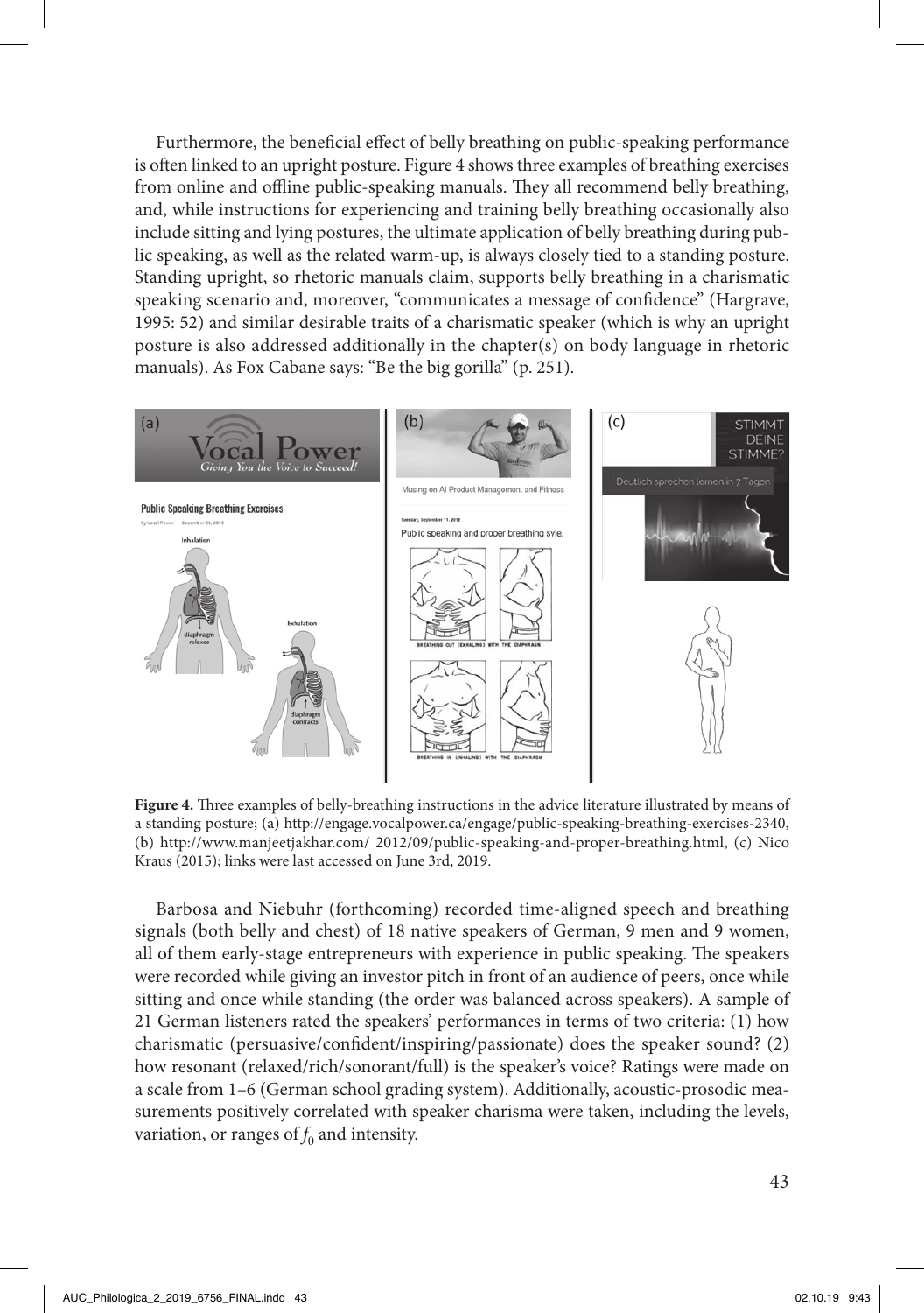Results show that the acoustic-prosodic measures do not benefit from belly breathing and an upright posture and that speakers do not sound more charismatic when they mainly rely on belly breathing and present in a standing rather than sitting posture. Rather, the opposite was found. That is, speakers who mainly used chest breathing while presenting were those whose acoustic-prosodic measurements and perceived-charisma ratings went up. Belly breathing had an effect as well, but only in terms of the perceived resonance of a speaker's voice. The more a speaker relied on belly breathing while presenting, the more resonant was his/her voice perceived by listeners. Barbosa and Niebuhr have, in the meantime, more than doubled the speaker sample and extended it to Danish and Russian speakers. The overall results pattern remains the same according to pilot tests.

**Bottom line:** The myth that belly breathing and an upright posture support speaker charisma is busted. It is true that belly breathing has a favorable effect on voice quality, which is also consistent with studies on singing and speech pathology (Salomoni & van den Hoorn, 2016; Thorpe et al., 2001; Xu et al., 1991). However, this favorable effect does not include those acoustic-prosodic parameters that listeners use when rating speaker charisma. Given that, what the experiments of Barbosa and Niebuhr have falsified (based on the currently analyzed data) is the following implicit conclusion of rhetoric: Belly breathing is good for the voice and, therefore, it must also be good for charismatic speech. In fact, it is chest breathing that is good for charismatic speech; and this finding makes sense if it is looked at from the following angle: The positive effect of belly breathing in singing and speech pathology is associated with maintaining a powerful (i.e. loud), long exhalation phase. However, when it comes to speaking skills, it is the shorter rather than the longer prosodic phrase that makes speakers sound more charismatic (Biasdy et al., 2008; Rosenberg and Hirschberg, 2009). Thus, if charismatic speakers have to split up their messages into small acoustic sound bites of 2–3 s, why should they then benefit from belly breathing? Such short, impulse-like speech bites, often combined with very short, intensive inhalation phases, are better supported by chest breathing, for example, due to the intercostal muscles having a larger number of fast muscle fibers (Polla et al., 2004). Thus, the presented empirical evidence suggests to not invest too much time in learning to use and control belly breathing for public speaking. It gives speakers no measurable or perceivable advantage. The same applies to an upright posture. It is safe to give a charismatic presentation while sitting, at least in terms of speech acoustics and perception.

> Myth 9: A charismatic performance requires intensive training on part of the speaker

The *Speaker's Handbook* (Sprague et al., 2013: 327) uses a salient red text box to warn its readers that "adequate practice is paramount to successful speaking". "Sitting and thinking about your speech, or reading over your outline or notes, is no substitute for rehearsing the speech aloud." (Sprague et al., 2013: 326). Barker (2011: 128), in his instructions to *Improve Your Communication Skills*, makes a similar point by raising readers' awareness for the fact that "there is a world of difference between thinking your presentation through and doing it. You may think you know what you want to say, but until you say it you don't really know. Only by uttering it aloud can you test whether you understand what you are saying. Rehearsal is the reality check" (Barker, 2011: 128).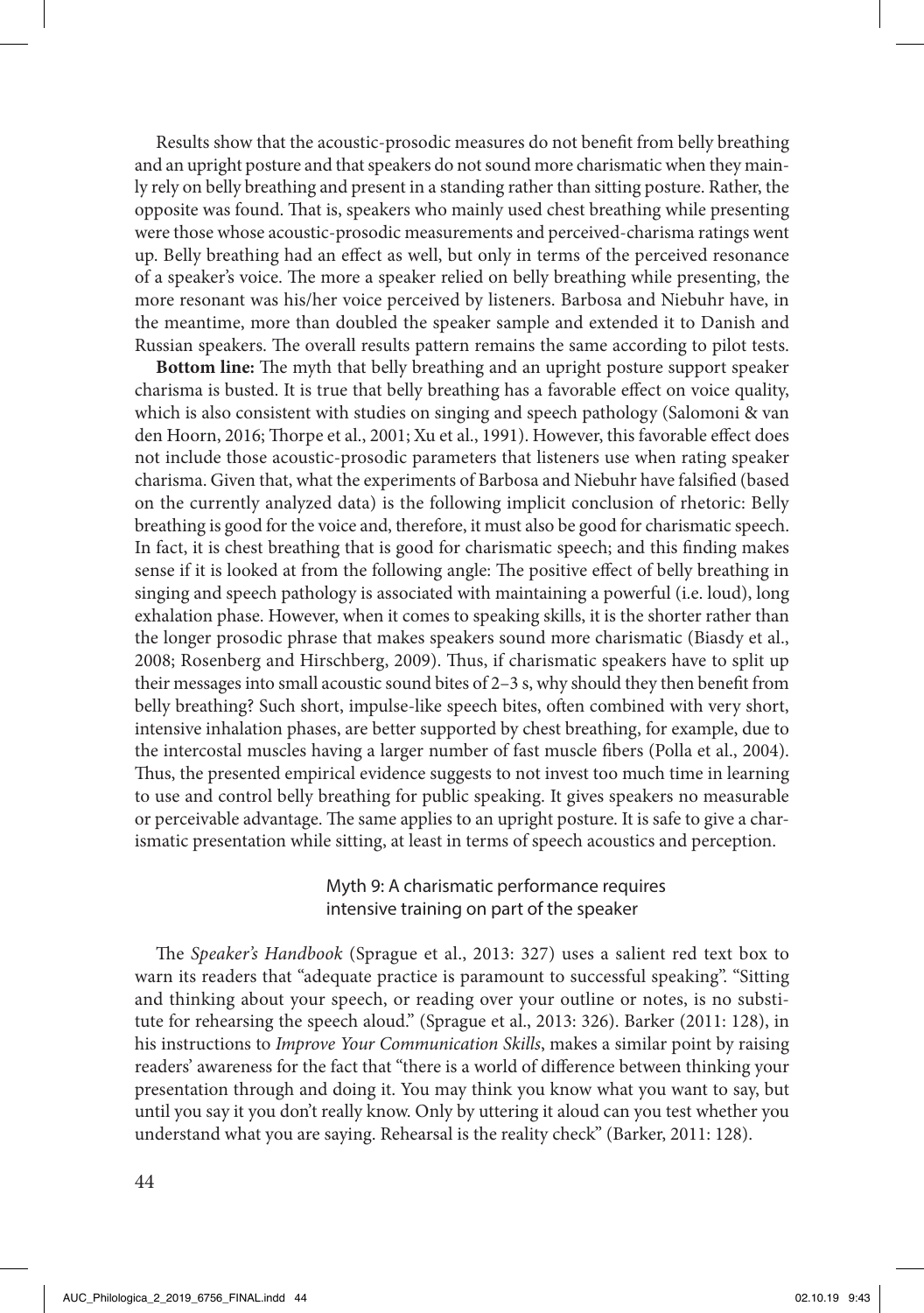That a charismatic presentation performance requires intensive oral training is not a simple myth. It seems to be an axiom. In addition, most empirical research asks not *if* but rather focuses on *how*, *which*, and *when* speaker feedback should be given in the context of presentation rehearsal (e.g., Batrinca et al., 2013). What is neglected are the questions of how much oral rehearsal is actually needed and if it is needed at all under certain conditions, depending on the occasion, the speaker's educational background, his or her personality traits, and previous experience with public speaking. Soorjoo (2012: 76) states: "The more you rehearse, the better you will perform". It is not that straightforward, unfortunately. For example, some experienced charismatic speakers insist that intensively practicing an oral presentation is harmful for them as it reduces their spontaneity, flexibility, naturalness and, ultimately, also their fluency, because their minds are constantly distracted by trying to remember how the current argument was paraphrased most successfully during previous rounds of rehearsal. So, either such speakers do not practice enough to overcome these problems, or their experience of public speaking and the delivery patterns that they have internalized and automated while learning to become a charismatic speaker allow them now to largely skip an intensive oral rehearsal of individual presentations.

Such reports and reflections at least cast some doubts about the two general assumptions that underlie handbook statements like those cited above: (1) everyone benefits from intensive oral preparation; (2) the more often you rehearse your presentation, the better (i.e. more charismatic) you will be in the end. The present paper also has no empirical evidence to confirm or qualify the myth of intensive preparation. However, what we can do here is to pick up on two important restrictions that are left out in connection with this myth in many rhetoric manuals.

First, intensive oral rehearsal is only effective if the speaker rehearses in front of an audience. Niebuhr and Tegtmeier (2019) conducted a series of experiments in which they let their entrepreneurship students rehearse investor pitches in different conditions, i.e. alone in a quiet room (which is in fact the prototypical rehearsal condition), in front of a real audience (of peers and friends), and in front of an audience of virtual speakers in a virtual-reality presentation training environment. They found that the prototypical rehearsal condition, i.e. presenting alone in a quiet room to no audience or only an imaginary one, fails to make speakers significantly better (according to listener ratings in a perception experiment). It requires an audience to make one's presentation performance more charismatic after repeated rehearsal and, noteworthy from a practical perspective, it makes no significant difference whether this audience is real or virtual.

Second, Niebuhr and Tegtmeier showed that too intensive rehearsal causes what they call a "speech erosion effect", i.e. a significant reduction in the charismatic performance of the presentation, which is then also carried over by speakers into the actual presentation event. The speech-erosion effect already sets in if the pitch is practiced aloud more than three times in a row. However, rehearsing in front of a real or virtual audience can attenuate the speech-erosion effect. Only a few rhetoric manuals like the *Speaker's Handbook*  of Sprague et al. (2013) caution their readers against this speech-erosion effect. Sprague et al. (2013: 326) state that "some speakers rehearse their pitch so much that is becomes mechanical", and they consider this "over-preparation" a "common pitfall".

**Bottom line:** Is the myth that a charismatic performance requires intensive training correct? The answer to this question is yes and no. Until proven otherwise, it is reason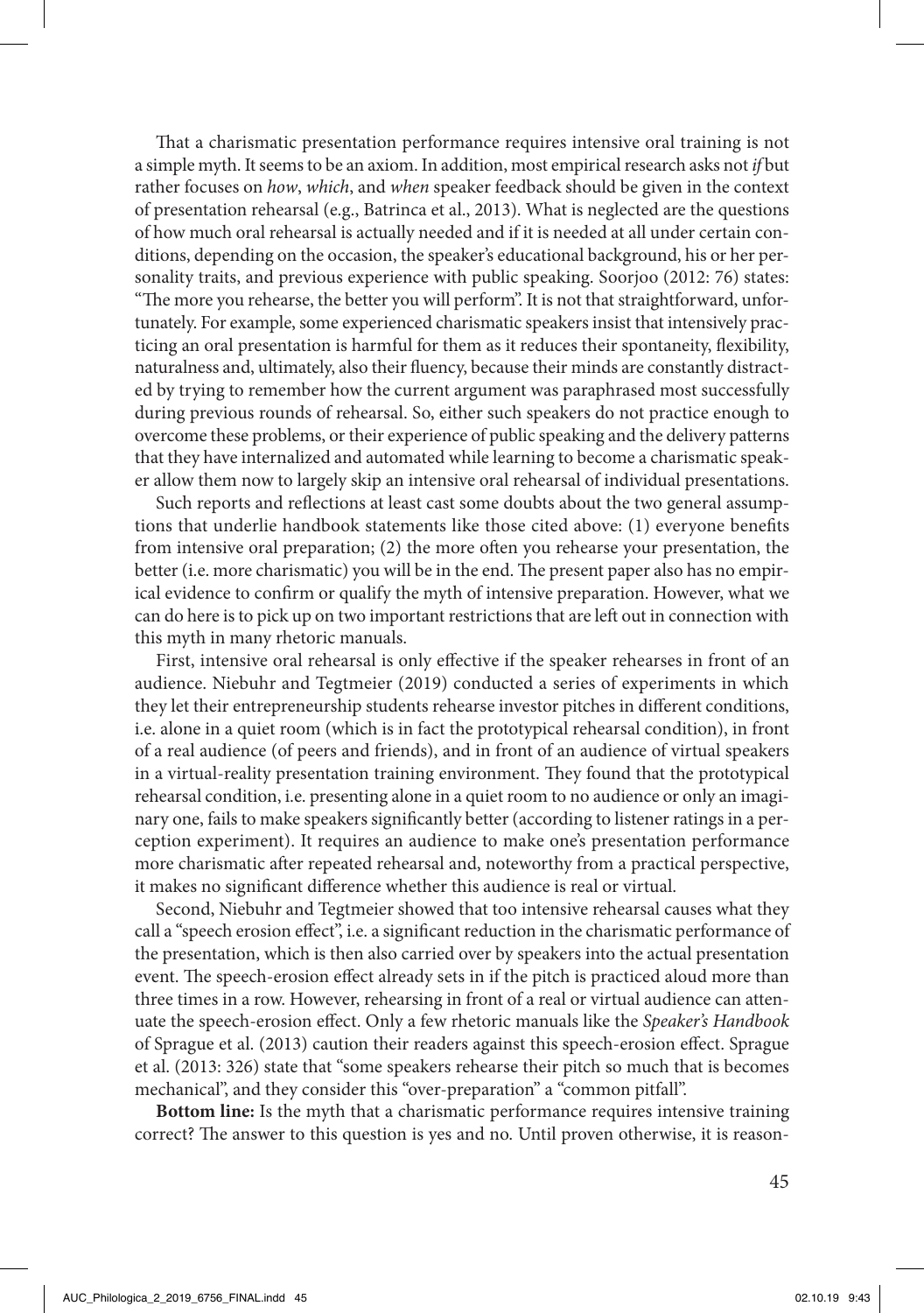able to assume that intensive rehearsal of a presentation is beneficial for the charismatic impact of a speaker in the actual speech. The data from Niebuhr and Tegtmeier (2019) provide first empirical evidence for the positive effect of rehearsal. However, rehearsing per se is not always positive. It can even make a speaker significantly less charismatic. Presentation rehearsal is beneficial only when it takes place in front of an audience and when the presentation is practiced no more than three times in direct succession. We recommend that speakers take a half day break between their rehearsal dyads or triplets.

### Myth 10: Engineers are less charismatic

Anthony Fasano (2013) starts his rhetorical work *Wow the Crowd: Anthony Fasano's Guide to Public Speaking for Engineers* with the following anecdote: "Even though I have been a professional speaker for three years as of the publication of this guide, I still introduce myself as an engineer. People often joke and say, 'You can't be an engineer, engineers don't speak well in front of an audience.' This is one of the reasons that I wanted to prepare this comprehensive guide on public speaking for engineers".

That engineers are less charismatic than other speakers of the same sex and age but with a different profession and academic background is probably more a cliché than a real myth (in the sense of the introductory definition) and, in particular, not a topic that is addressed in many rhetoric manuals. Nevertheless, we decided to include this point here in our 10 myths about speaker charisma because of its societal and economic relevance. Both authors have university affiliations to technology and engineering departments. Moreover, the second author gives mandatory university courses in *Persuasive Communication and Negotiation* to business and electrical engineering students and regularly works with engineers in start-up incubators across different countries. Against this background, it is the authors' joint experience that engineers typically base their career on the mindset that good ideas, constructions, and technologies sell themselves. They would not require a persuasive person who sells them, just someone who is able to transform all facts and figures into intelligible spoken language and/or a text-loaded Power Point presentation.

We have included the present section in this paper for two reasons; first, to emphasize that good ideas, constructions, and technologies do *not* simply sell themselves. They *do* require someone who is able to push these good ideas/constructions/technologies through to investors, supervisors, and even the team who is eventually in charge of implementing them. Soorjoo (2012) explains this fact very clearly in chapter 1 of his book on how to pitch, get funded, and win clients. The second reason is that we have initial empirical evidence that engineers are indeed less charismatic than otherwise similar speakers with a different profession and academic background. As part of the second author's charisma training, a performance score is calculated for each speaker, based on a recorded (unscripted) presentation in front of a real audience (of typically 10–30 listeners); see Niebuhr et al. (2019). This performance score decomposes the speaker's speech signal into 16 acoustic parameters, assesses, for each parameter separately, how well the speaker performs and then provides a single total performance value to which each parameter contributes according to its power in triggering perceived speaker charisma. Currently, there are 466 such performance scores in the speaker database. Figure 5 shows the pat-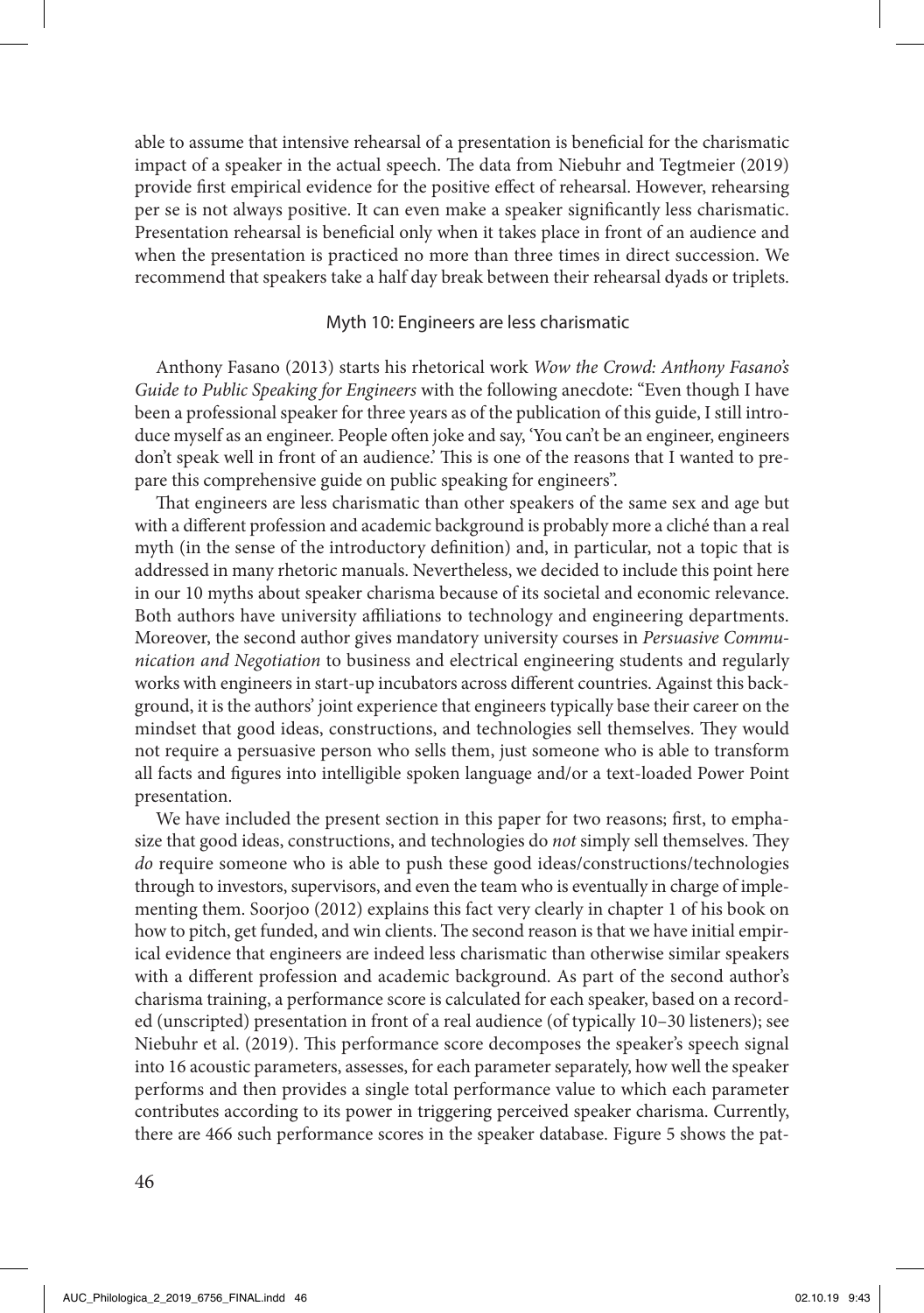



**Figure 5.** Rounded mean charisma scores/levels of rhetorically untrained speakers broken down by the 466 speakers' professional backgrounds, i.e. managers, bankers, engineers, and teachers.

tern that emerges, if this database is broken down by professions. The engineers' mean charisma score is significantly lower (on average 64% lower) than that of speakers with other professions (23.6). Speakers with a banking/economic background score highest (78.4), followed by teachers (66.1) and speakers with a management background (55.8).

**Bottom line:** Yes, engineers are less charismatic, at least in terms of initial empirical evidence from a sample of 466 advanced Western Germanic student or early-career speakers whose presentation delivery was analyzed with respect to their tone-of-voice performance. Obviously, this excludes body language, the design of presentation slides, and how the message itself is put into words; cf. the Charismatic Leadership Tactics of Antonakis et al. (2011, 2016). However, firstly, the speaker's tone-of-voice is a major factor for perceived speaker charisma and, secondly, there is no counterevidence (either anecdotal or empirical) that engineers perform better along these excluded factors than in their tone of voice. Further research is needed at these points. The poor performance of engineers in charismatic speech is potentially a loss in terms of a society's innovation and leadership (and hence economic and wealth) potential. It seems worth tackling that problem, for example, by including mandatory charisma courses into engineering education programs or by increasing the inherent motivation to take part in such courses. Such a motivation booster could be the recent finding of a significant correlation between charisma scores and course grades of engineering students (Niebuhr and Michalsky 2019b).

### **Discussion**

In this paper we have addressed ten of the most common and often repeated myths about charisma and the way charisma manifests itself in speech. For each of the 10 myths, we have investigated its potential origin, reviewed the corresponding recommendations from the advice literature, i.e. primarily rhetoric manuals, and explained whether or not it is supported by empirical evidence. The 10 myths we investigated contribute to the demystification of charisma and the establishment of a measurable research and training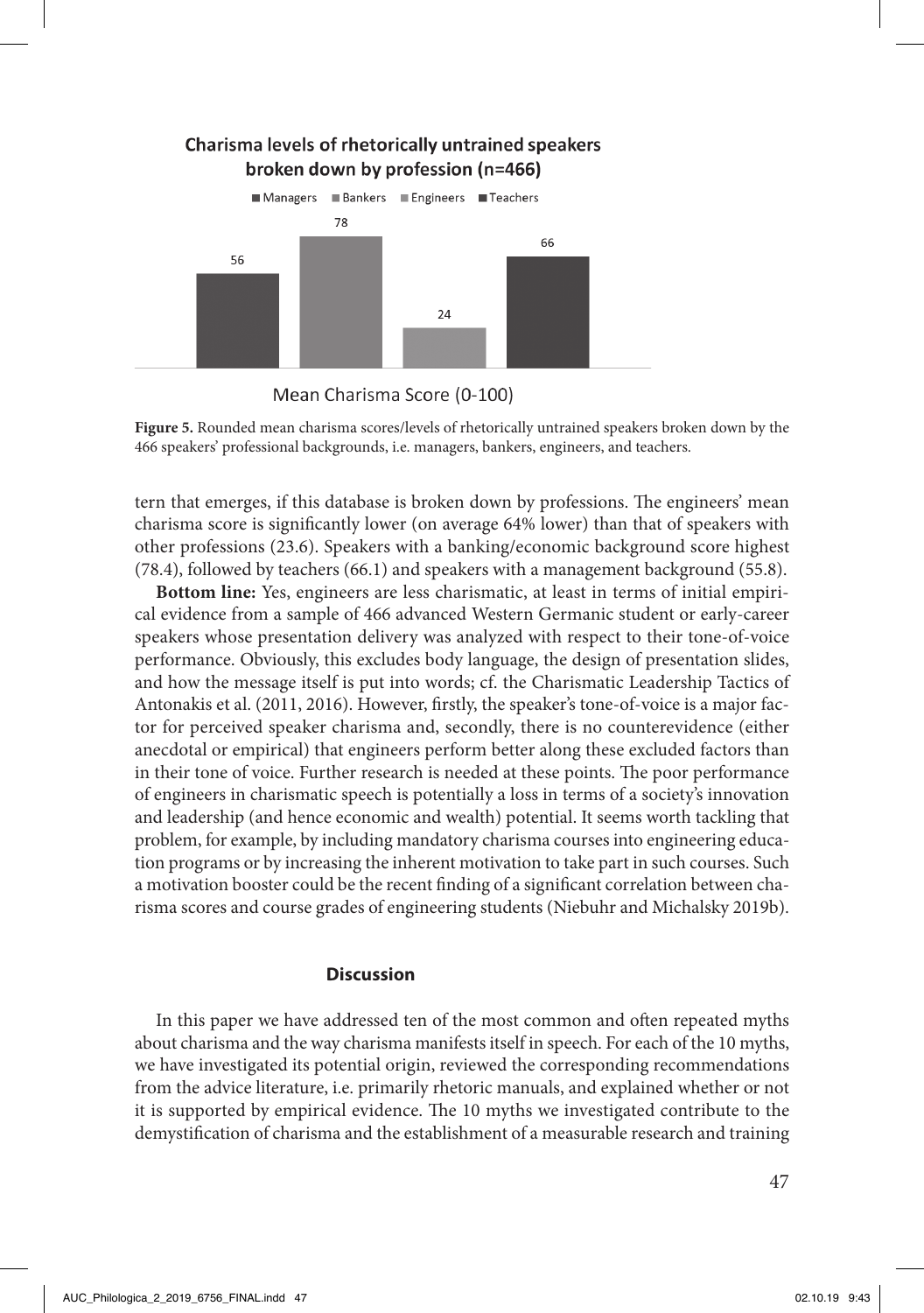object. We have shown that the existing charisma myths are not categorically false. Several fundamental assumptions in the advice literature such as "everyone can improve his/ her charismatic performance" or "charismatic performances require intensive training" are supported by modern cross-disciplinary research. However, there are many misconceptions when it comes to the phenomenological details. The advice to lower the voice supports charisma-related concepts like dominance and authority, but not charisma itself. The assumptions to increase a charismatic tone of voice through an upright posture, belly breathing and fewer/no filled pauses are all directly contradicted by empirical research. An upright posture could still be useful when it comes to a speaker's visual charisma, but it does not enhance the acoustic charisma triggers.

The upright posture is a good example of the state-of-the-art in understanding perceived speaker charisma. Two decades after the first empirical studies, we only have fragmentary knowledge about what speaker charisma actually is. There are three main reasons for this. First, the definition of charisma is still too vague. It is not just necessary to define the constituting features of charisma, as Antonakis et al. (2016) did, but also to separate charisma from related concepts. That is, we also need to state clearly at some point what charisma is not and why. Even empirical research still confuses charisma with concepts like attractiveness, dominance, assertiveness, power, likability, charm, leadership, and eloquence, all the more so in interdisciplinary studies. Semantic correlation analyses like those of Rosenberg and Hirschberg (2009) and Weninger et al. (2012) will help delimit the research object 'charisma' more thoroughly and they must be continued in the future.

Secondly, perceived speaker charisma is a complex, multifaceted phenomenon that requires an interdisciplinary approach. So far, scientific studies have barely acted on this cross-disciplinary potential. For example, concluding from the presented phonetic findings that speakers can sit while giving a speech and still be as charismatic as with a standing posture would be premature without taking into account the visual cues to charisma that, however, belong to a different research discipline. Additionally, factors like attire (Brem & Niebuhr, 2019), size and age (Niebuhr et al., 2018b), culture (Ning, 2019), and the technical properties of signal transmission (cf. Gallardo & Weiß, 2017) also play a role in charisma perception. Thus, besides linguistics and phonetics, charisma involves social sciences, political sciences, business sciences, psychology (social, personality and organizational), as well as ethnology, biology, aesthetics, media science, physics, and, last but not least, pedagogy. A broad and in-depth understanding of speaker charisma can only emerge from close collaborations between these research disciplines, preferably already at the stage of study design.

Thirdly, in order to analyze a complex multi-modal phenomenon such as speaker charisma, special measurement methods are needed; in particular those methods that allow for precise monitoring of acoustic, articulatory or cognitive processes and that are at the same time non-intrusive, adaptive and, preferably, mobile. Digital technologies ranging from virtual reality through smart phone apps and mobile EEGs to posture and gesture analyses with MS Kinect (Chen et al., 2014) have only emerged in recent years and will contribute greatly to advance charisma research in the future. The use of Respiratory Inductance Plethysmography (RIP, Włodarczak & Heldner, 2016) to investigate and debunk Myth 8 is exemplary for how technological innovations can advance charisma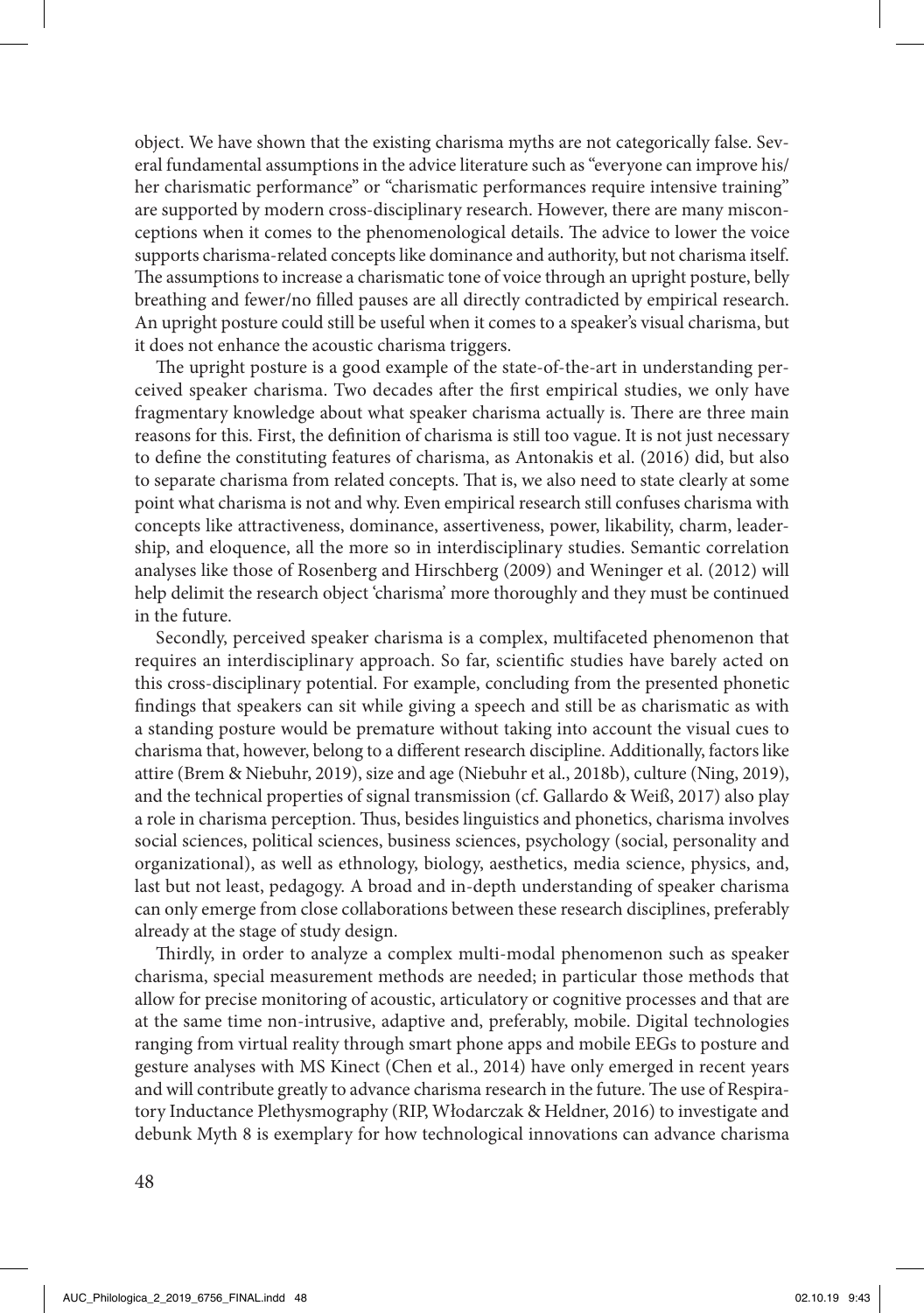understanding. The authors of this paper developed two instrumental-phonetic procedures relevant to charisma research (see Figure 6). PASCAL (Prosodic Analysis of Charismatic Speech: Assessment and Learning) breaks down a speaker's acoustic voice and melody profile into 16 charisma relevant parameters, allows to track and visualize these parameters in real time, and gives (sex-specific) feedback based on an algorithm that has been trained on perception data from hundreds of listeners from Western Germanic languages (cf. Niebuhr et al., 2019). MARRYS (Mandible Action-Related RhYthm Signals) is a special headgear for the measurement of speech rhythm. It builds on findings of Erickson and Kawahara (2016) that mandible movements (i.e. the dynamics and degrees of mouth opening) in speech are a robust correlate of perceived syllable prominence. On this basis, MARRYS will be used for future research on Myth 6.



**Figure 6.** Illustration of two instrumental-phonetic methods PASCAL (left) and MARRYS (right) developed by the authors and their co-workers for the measurement, analysis, and assessment of charisma features.

Another technology-driven way of investigating charisma and its impact on listeners is using robots and talking machines. Works of Fischer (2018) or Niebuhr and Michalsky (2019) show that listeners interpret the acoustic charisma cues in synthetic voices in the same way as for human speakers. But, unlike for human speakers, the acoustic output of talking machines can be precisely controlled and exactly replicated. Furthermore, external factors influencing charisma such as sex, size, skin color, attire, or attractiveness are less likely to bias listener ratings of perceived charisma (if at all) if the "speaker" is a robot or a talking machine. Current experiments investigate the cross-cultural differences in the perception of charismatic voices by means of talking robots.

When it comes to practical challenges and questions for future research, revisiting the 10 myths yielded valuable insights. Although we know that a raised rather than lowered  $f_0$  level is required in charismatic speech, Niebuhr and Skarnitzl (2019) showed that we still do not fully understand what the acoustic correlate of perceived  $f_0$  level is. A study by Niebuhr et al. (2018a) showed additionally that also local  $f_0$  events such as pitch accents and their  $f_0$  shape contribute to the perceived  $f_0$  level. The interaction between  $f_0$ , perceived pitch, and factors like speaking rate and vowel transitions is also not fully resolved (Michalsky, 2016; Barnes et al., 2012). Another unsettled issue is that of clear pronunciation. We showed that articulatory precision is important. However, when it comes to the links between articulatory precision, articulatory effort, and speaking rate, the parametric interplay in charisma perception is anything but well researched. We have also only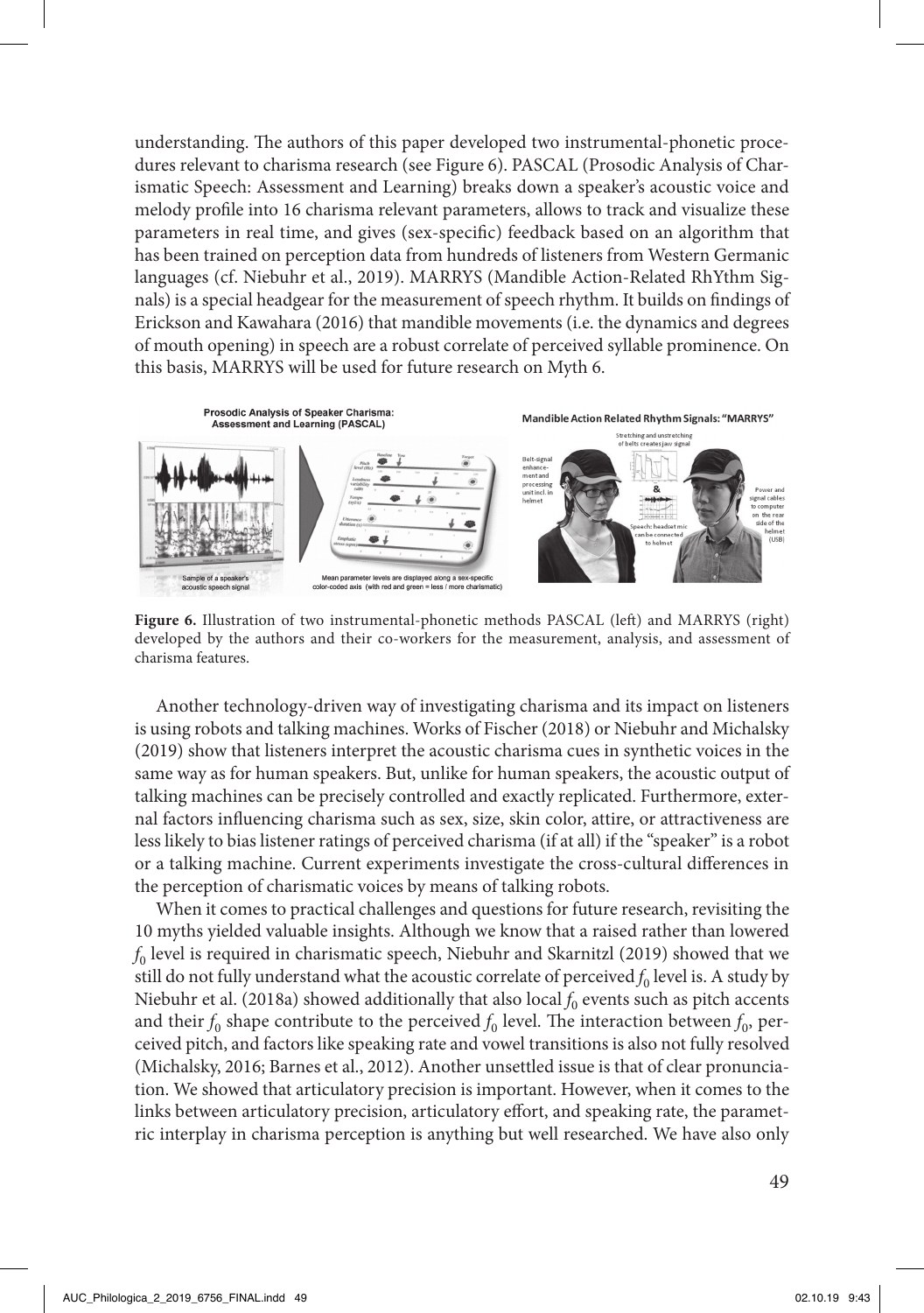scratched the surface with respect to pauses, breathing, hesitations and filled pauses. For example, what about dental clicks (i.e., sucking one's teeth) as pause fillers and the prosody of filled pauses? Initial evidence suggests that dental clicks are a real "charisma killer" in that they are interpreted by listeners as a signal of self-punishment or dissatisfaction of the speaker with his/her own current performance. Another big question concerns Myth 4 and the actual relation between charismatic effects of delivery and content. Finding answers to this question also means looking in more detail at how charisma is neurologically or cognitively processed. These sciences have barely been involved in charisma research so far (see Schjoedt et al., 2011 for one of the few exceptions).

Over and above the provided research overview, the present paper touched upon several practical questions in charisma or, more generally, leadership training. We know that charisma can be learned and makes a difference, but we have little knowledge about how and why charisma works from a cognitive point of view. We do not know for how long a charismatic influence persists, whether charisma has only a short-term or a long-term effect, and even less is known about cross-cultural charisma effects. In addition, charisma probably also varies across individuals. As is described in Myth 3, little is known about how a speaker's personality affects the learnability and expression of charisma, and barely anything is known about how a listener's personality affects the charisma perception of a speaker. The same set of questions can be asked for speaker and listener sex, although a lot of research has already gone into them. In speaker training, the lack of research in all these areas bears the risk of overgeneralizing charisma instructions across individuals, languages and cultures.

We are also just beginning to grasp how charisma is best trained and learned. Antonakis et al. (2011) identified, in the form of their CLTs, key elements for a charismatic impression. Phonetic research elaborated on the CLT element named "animated voice" by identifying the specific acoustic features of a charismatic tone of voice. However, there is still much to be done. Linguistic research is inconclusive about the persuasive effect of many CLTs such as metaphors (Sopory & Dillard, 2002) and rhetorical questions (Ahluwalia & Burnkrankt, 2004), and phonetic research still has to address questions of speaker sex, culture, language, personality and many more.

Moreover, further research has to be done on the order in which charisma techniques should be trained. Learning lexical CLT strategies before addressing the speaker's "animated voice" seems to yield overall stronger improvements than in the opposite order, since some rhetorical CLTs can prime certain prosodic strategies. Additionally, male speakers should focus more on lexical and female speakers more on tone-of-voice improvements (Niebuhr & Wrzeszcz, 2019). Research on Myth 4 has also implications on how to weight the training of non-verbal and verbal strategies. How long do we have to train charisma in general to achieve the best effect in as short a time as possible, and how much training leads to sustainable improvements? Are there other training areas that indirectly foster charisma, such as the training of creativity, imagination or expressivity? Lastly, charisma is still regarded as a skill restricted to leadership and useful only to top managers, business leaders and politicians. However, what about teachers, advisors, consultants, actors or physicians? Beyond Myth 10, which professions are actually at a disadvantage when it comes to a lack of charisma?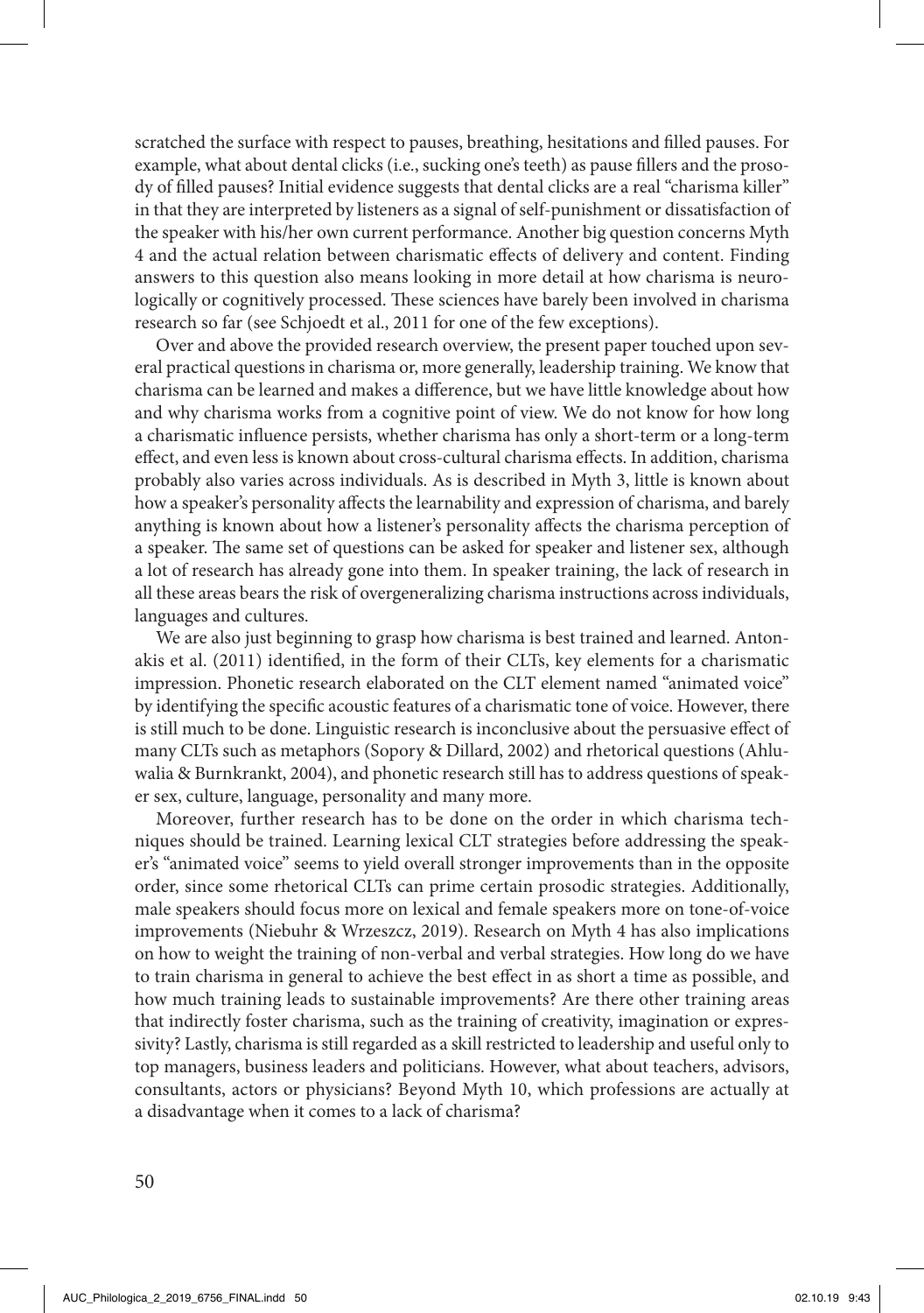Finally, technological advances not only provide advantages for research on speaker charisma. They can also take the assessment and learning of charisma to a new level. Measurement techniques like RIP, PASCAL, and MARRYS, and the use of speech synthesis as a learning tool all hold a big potential for training charisma, as they allow to assess charisma and identify specific weaknesses and strengths on detailed objective grounds on which personalized, effective trainings can be built. That is, measurement and visualization techniques can give feedback on a phenomenon that is otherwise largely subjective and difficult to grasp and train. They make the soft skill charisma far less soft and, thus, pave the way for a new era of leadership and public-speaking training that is shaped by science and digitization.

### **ACKNOWLEDGMENTS**

We are greatly indebted to Radek Skarnitzl and our two anonymous reviewers for their insightful and constructive comments on an earlier draft of this manuscript. They helped us a lot to make the paper understandable and relevant across disciplines. Furthermore, thanks are due to Heike Schoormann and Pauline Welby for their careful proofreading of the revised manuscript. We would also like to thank Jana Neitsch, Stephanie Berger, Jørgen Jakob Friis, Cordula Vesper, Jana Voße, and, in fact, all participants in our charisma-training seminars for many inspiring, exciting, and sometimes challenging discussions. Additional thanks go to Lars Penke, Thomas Schultze-Gerlach, and Julia Stern as well as to the whole department of personality psychology and organizational psychology at the University of Göttingen for insightful discussions about Myth 4 and to Alexander Brem, the Chair of Technology Management of the FAU Nuremberg-Erlangen for his committed aid in investigating phonetic charisma. Finally, we would like to express our special gratitude to Dante and Ernst for their patience and continuous support and encouragement. This work was partly funded by the Danish Council for Independent Research under Grant No. 7059–00101A.

#### **REFERENCES**

- Ahluwalia, R. & Burnkrankt, R. E. (2004). Answering Questions about Questions: A Persuasion Knowledge Perspective for Understanding the Effects of Rhetorical Questions. *Journal of Consumer Research*, 31, 26–42.
- Amon, I. (2016). *Die Macht der Stimme*. Munich: Redline.
- Antonakis, J., Bastardoz, N. & Jacquart, P. (2016). Charisma: an ill-defined and ill-measured gift*. Ann. Rev. Organ. Psychol. Organ. Behav.*, 3, 293–319.
- Antonakis, J., Fenley, M. & Liechti, S. (2011). Can charisma be taught? Tests of two interventions. *Acad. Manag. Learn. Educ.*, 10, 374–396.
- Antonakis, J., d'Adda, G., Weber, R. & Zehnder, C. (2015). "Just words? Just speeches?" On the economic value of charismatic leadership. In: *Working Paper. Department of Organizational Behavior*, University of Lausanne.
- Awamleh, R. & Gardner, W. L. (1999). Perceptions of leader charisma and effectiveness: The effects of vision content, delivery, and organizational performance. *The Leadership Quarterly*, 10, 345–373.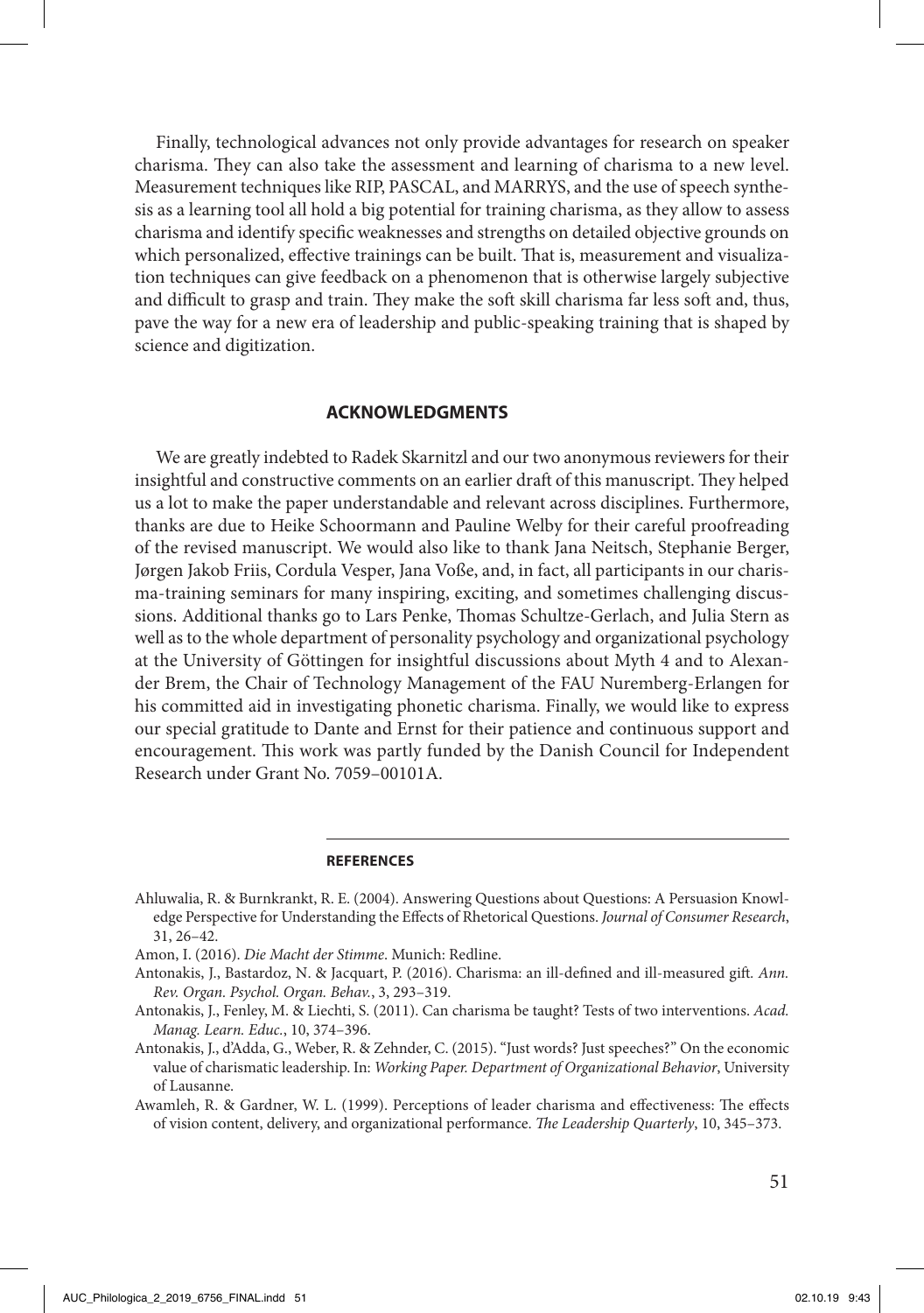- Barbosa, P. A. & Niebuhr, O. (submitted). Persuasive speech is a matter of acoustics and chest breathing only. *Journal of Speech Sciences*.
- Barker, A. (2011). *Improve Your Communication Skills*. London: Replika Press.
- Barnes, J., Veilleux, N., Brugos, A. & Shattuck-Hufnagel, S. (2012). Tonal Center of Gravity: A global approach to tonal implementation in a level-based intonational phonology. *Laboratory Phonology*, 3, 337–383.
- Barrick, M. R. & Mount, M. K. (1991). The Big Five personality dimensions and job performance: A meta-analysis. *Personnel Psychology*, 44, 1–26.
- Bass, B. M. (1985). *Leadership and Performance Beyond Expectations*. New York: Free Press.
- Batrinca, L., Stratou, G., Shapiro, A., Morency, L.-P. & Scherer, S. (2013). Cicero towards a multimodal virtual audience platform for public speaking training. In: *Proceedings Intelligent Virtual Agents 2013*, 116–128, Edinburgh, UK.
- Bell, R. L. (2011). Is your speech filled with um? 3 tips to eliminate filled pauses from your professional presentation. Retrieved from https://www.researchgate.net/publication/261551832 Is your \_speech\_filled\_with\_um\_3\_tips\_to\_eliminate\_filled\_pauses\_from\_your\_professional\_presentation (last access: 13 June, 2019).
- Berger, S., Niebuhr, O. & Peters, B. (2017). Winning over an audience a perception-based analysis of prosodic features of charismatic speech. in: *Proceedings 43rd Annual Meeting of the German Acoustical Society*, 793–796.
- Biadsy, F., Rosenberg, A., Carlson, R., Hirschberg, J. & Strangert, E. (2008). A cross-cultural comparison of American, Palestinian, and Swedish perception of charismatic speech. In: *Proc. Speech Prosody 2008*, 579–582. Campinas, Brazil.
- Brem, A. & Niebuhr, O. (2019). Dress to Impress? On the Interaction of Attire with Prosody and Gender in the Perception of Speaker Charisma. In: M. Barkat-Defradas, B. Weiss, J. Trouvain & J. J. Ohala (Eds.), *Voice Attractiveness: Studies on Sexy, Likable, and Charismatic Speakers*. New York: Springer Nature.
- Camper Bull, R. (2010). *Moving from Project Management to Project Leadership: A practical guide to leading groups*. Boca Raton: CRC.
- Cangemi, F., Clayards, M., Niebuhr, O., Schuppler, B. & Zellers, M. (Eds.) (2018). *Rethinking Reduction: Interdisciplinary Perspectives on Conditions, Mechanisms, and Domains for Phonetic Variation*. Berlin: Walter de Gruyter.
- Carnegie, D. & Esenwein, J. B. (2011). *The Art of Public Speaking*. London: Walking Lion.
- Caspi, A., Bogler, R. & Tzuman, O. (2019). "Judging a Book by Its Cover": The Dominance of Delivery Over Content When Perceiving Charisma. *Group & Organization Management*. DOI: https://doi. org/10.1177/1059601119835982.
- Chen, A., Gussenhoven, C. & Rietveld, T. (2002). Language-specific uses of the Effort Code. In: *Proc. Speech Prosody 2002*, 211–214.
- Chen, L., Feng, G., Joe, J., Leong, C. W., Kitchen, C. & Lee, C. M. (2014). Towards automated assessment of public speaking skills using multimodal cues. In: *Proceedings 16th International Conference on Multimodal Interaction* (Istanbul).
- Clingingsmith, D. & Shane, S. (2017). Training aspiring entrepreneurs to pitch experienced investors: Evidence from a field experiment in the United States. *Management Science*, 64(11), 5164–5179.
- Clopper, C. G., Turnbull, R., Cangemi, F., Clayards, M., Niebuhr, O., Schuppler, B., & Zellers, M. (2018). Exploring variation in phonetic reduction: Linguistic, social, and cognitive factors. In: Cangemi, F. et al. (Eds.), *Rethinking Reduction: Interdisciplinary Perspectives on Conditions, Mechanisms, and Domains for Phonetic Variation* (pp. 25–72). Berlin: Walter de Gruyter.
- Corley, M. & Hartsuiker, R. J. (2003). Hesitation in speech can …um… help a listener understand. In: *Proc. 25th Annual Meeting of the Cognitive Science Society*.
- Costa, P. T. & McCrae, R. R. (1992). *NEO PI-R Professional Manual*. Odessa, FL: Psychological Assessment Resources.
- Curhan, J. R. & Brown, A. D. (2012). Parallel and divergent predictors of objective and subjective value in negotiation. In: K. S. Cameron & G. M. Spreitzer (Eds.), *Oxford Handbook of Positive Organizational Scholarship* (pp. 579–590). New York, NY: Oxford University Press.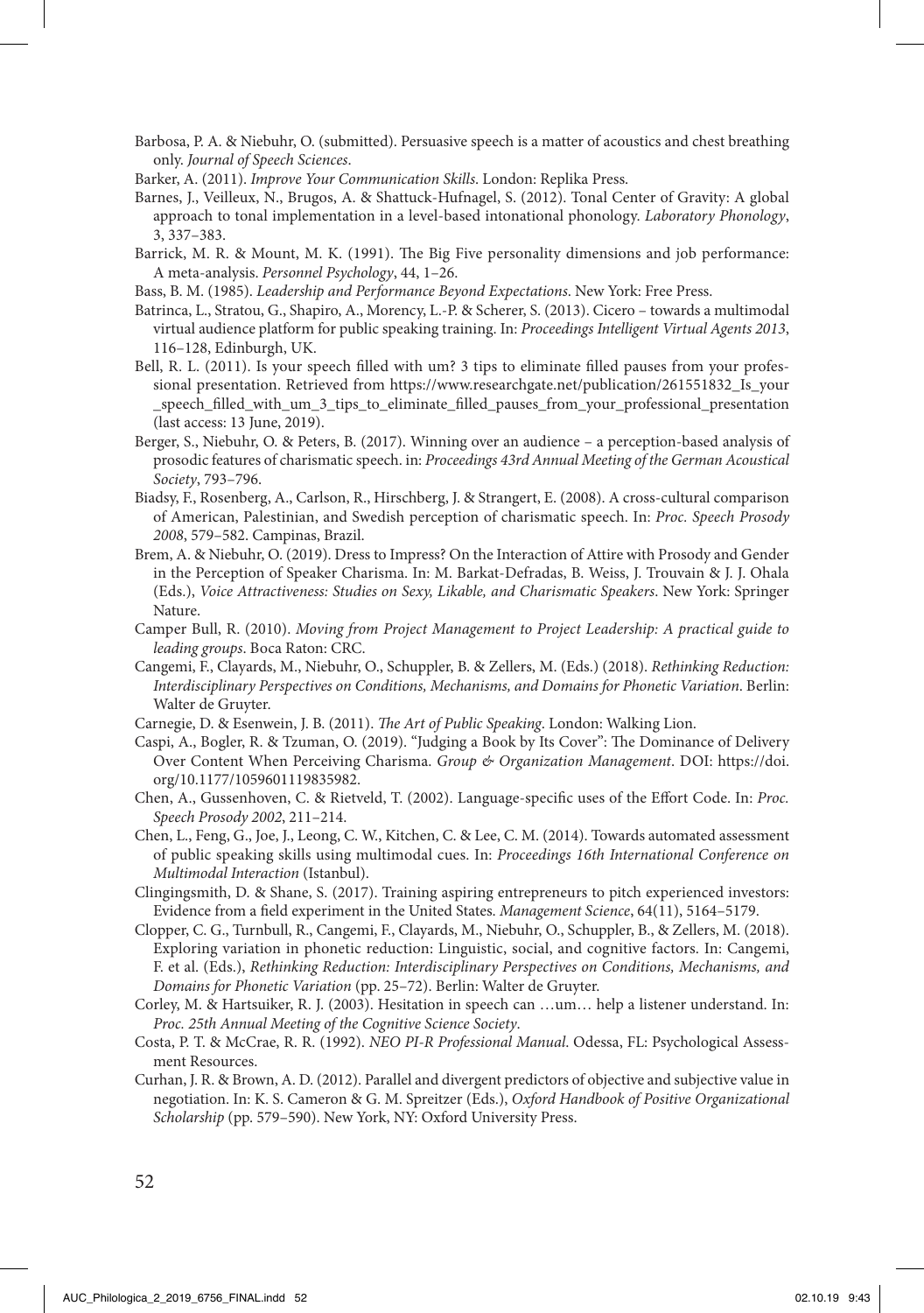D'Errico, F., Niebuhr, O. & Poggi, I. (2019). Humble voices in political communication: A speech analysis across two cultures. *Lecture Notes in Computer Science 11620*, 361–374.

Daniels, N. (2013). How to train your voice to become more charismatic. Retrieved from https://like3net.blogspot.com/2015/09/how-to-train-your-voice-to-be-more\_14.html (last access 13 June, 2019).

Davies, J. C. (1954). Charisma in the 1952 campaign. *Am. Polit. Sci. Rev.*, 48, 1083–1102.

- D'Errico, F., Signorello, R., Demolin, D. & Poggi, I. (2013). The perception of charisma from voice. A crosscultural study. *Proc. Humaine Association Conference on Affective Computing and Intelligent Interaction*, pp. 552–557. Geneva, Switzerland.
- Emrich, C. G., Brower, H. H., Feldman, J. M. & Garland, H. (2001). Images in words: Presidential rhetoric, charisma, and greatness. *Administrative Science Quarterly*, 46, 527–557.
- Erickson, D. & Kawahara, S. (2016). Articulatory correlates of metrical structure: Studying jaw displacement patterns. *Linguistics Vanguard*, 2(1): https://doi.org/10.1515/lingvan-2015-0025.
- Etzioni, A. (1964). *Modern Organizations*. Englewood Cliffs, NJ: Prentice Hall.
- Fasano, A. (2013). Wow the Crowd: Anthony Fasano's Guide to Public Speaking for Engineers. Retrieved from https://engineeringmanagementinstitute.org/wow-crowd-engineers-guide-public-speaking/ (last access: 13 June, 2019).
- Fischer, K. (2000). *From Cognitive Semantics to Lexical Pragmatics: The Functional Polysemy of Discourse Markers*. Mouton de Gruyter.
- Fischer, K. (2018). Talking to robots. In: Elmentaler, M. & Niebuhr, O. (Eds.), *An den Rändern der Sprache. Notes of a lecture series at Kiel University*. Retrieved from https://www.uni-kiel.de/ pressemeldungen/index.php?pmid=2018–084-rv-sprache&pr=1. (last access 13 June, 2019).
- Fox Cabane, O. (2012). *The Charisma Myth: How Anyone Can Master the Art and Science of Personal Magnetism*. New York: Penguin.
- Fox Tree, J. E. (2001). Listeners' uses of um and uh in speech comprehension. *Memory and Cognition*, 29, 320–326.
- Frese, M., Beimel, S. & Schoenborn, S. (2003). Action training for charismatic leadership: Two evaluations of studies of a commercial training module on inspirational communication of a vision. *Personnel Psychology*, 56, 671–697.
- Fruehwald, J. (2016). Filled Pauses as a Sociolinguistic Variable. *U. Penn Working Papers in Linguistics*, 22, 41–49.
- Gallardo, L. F. & Weiß, B. (2017). Towards Speaker Characterization: Identifying and Predicting Dimensions of Person Attribution. In: *Proc. Interspeech 2017*, 904–908.
- Gemmill, G. & Oakley, J. (1992). Leadership: an alienating social myth? *Hum. Relations*, 45, 113–129.
- Goman, K.G. (2008). *The nonverbal advantage Secrets and science of body language at work*. San Francisco: Berrett-Koehler.
- Gregory, S. W. Jr. & Gallagher, T. J. (2002). Spectral analysis of candidates' nonverbal vocal communication: predicting U.S. presidential election outcomes. *Soc. Psychol. Q.*, 65, 298–308.
- Gussenhoven, C. (2016). Foundations of intonational meaning: Anatomical and physiological factors. *Topics in Cognitive Science*, 8(2), 425–434.
- Hargrave, J. (1995). *Let me see your body talk*. Dubuque: Kendall/Hunt.
- Holladay, S. J. & Coombs, W. T. (1993). Communicating visions: An exploration of the role of delivery in the creation of leader charisma. *Management Communication Quarterly*, 6, 405–427.
- Holladay, S. J. & Coombs, W. T. (1994). Speaking of visions and visions being spoken an exploration of the effects of content and delivery on perceptions of leader charisma. *Management Communication Quarterly*, 8, 165–189.
- House, R. J. (1977). A 1976 theory of charismatic leadership. In: J. G. Hunt & L. L. Larson (Eds.), *The Cutting Edge* (pp. 189–207). Carbondale, IL: S. Ill. Univ. Press.
- Howell, J. M. & Frost, P. J. (1989). A laboratory study of charismatic leadership. *Organizational Behavior and Human Decision Processes*, 43(2), 243–269.
- John, O. P. & Srivastava, S. (1999). The Big-Five trait taxonomy: History, measurement, and theoretical perspectives. In: L. A. Pervin & O. P. John (Eds.), *Handbook of Personality: Theory and Research, Vol. 2*, (pp. 102–138). New York, NY: Guilford Press.
- Judge, T. A. & Piccolo, R. F. (2004). Transformational and Transactional Leadership: A Meta-Analytic Test of Their Relative Validity. *Journal of Applied Psychology*, 89(5), 755–768.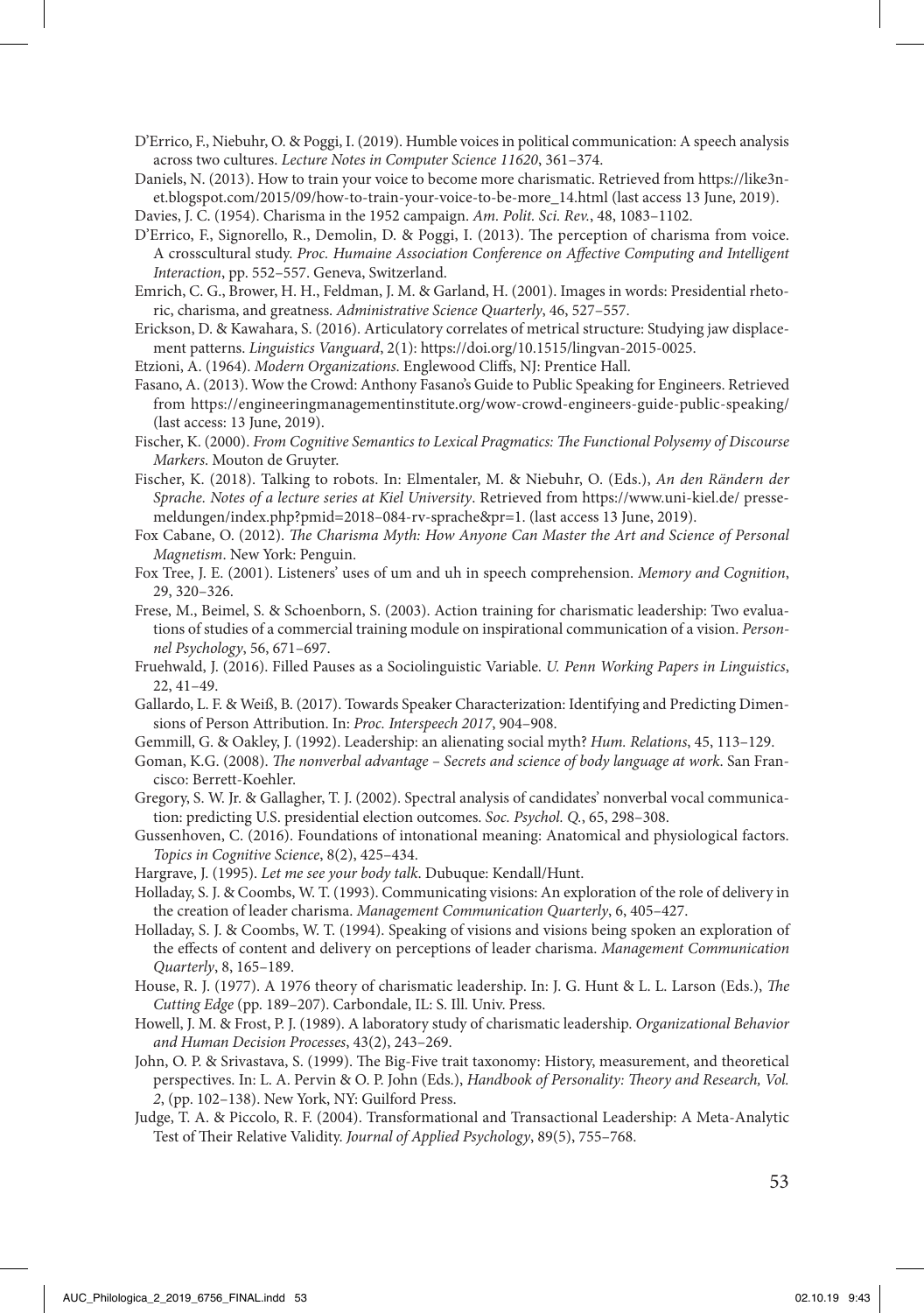Kraus, N. (2015). *Deutlich sprechen lernen in 7 Tagen*. Nico Kraus Verlag.

Levinson, S. (1983). *Pragmatics*. Cambridge: Cambridge University Press.

- Mayew, W. J., Parsons, C. A. & Venkatachalam, M. (2013). Voice pitch and the labor market success of male chief executive officers. *Evolution and Human Behavior*, 34(4), 243–248.
- McAleer, P., Todorov, A. & Belin, P. (2014). How Do You Say 'Hello'? Personality Impressions from Brief Novel Voices. *PLoS ONE*, 9(3): e90779.
- Michalsky, J. (2016). Perception of pitch scaling in rising intonation. On the relevance of  $f_0$  median and speaking rate in German. In: *Proceedings of P&P 12*, Munich, Germany.
- Michalsky, J., Kordsmeyer, T., Niebuhr, O. & Penke, L. (2019). Prosodic correlates of dominance and self-assurance. Acoustic cues to testosterone related personality states of male speakers. In: *Proc. 1st International Seminar on the Foundations of Speech*.
- Mixdorff, H., Niebuhr, O. & Hönemann, A. (2018). Model-based prosodic analysis of charismatic speech. In: *Proc. Speech Prosody 2018*.
- Mortensen, K. W. (2011). *The Laws of Charisma: How to Captivate, Inspire, and Influence for Maximum Success*. New York: Amacom.
- Niebuhr, O., Voße, J. & Brem, A. (2016). What makes a charismatic speaker? A computer-based acoustic prosodic analysis of Steve Jobs tone of voice. *Computers and Human Behavior*, 64, 366–382.
- Niebuhr, O., Tegtmeier, S. & Brem A. (2017). Advancing research and practice in entrepreneurship through speech analysis – from descriptive rhetorical terms to phonetically informed acoustic charisma metrics. *Journal of Speech Sciences*, 6, 3–26.
- Niebuhr, O. (2017). Clear Speech Mere Speech? How segmental and prosodic speech reduction shape the impression that speakers create on listeners. In: *Proc. Interspeech 2017*, 894–898.
- Niebuhr, O., Thumm, J. & Michalsky, J. (2018a). Shapes and timing in charismatic speech Evidence from sounds and melodies. In: *Proc. Speech Prosody 2018*, 582–586.
- Niebuhr, O., Skarnitzl, R., and Tylečková, L. (2018b). The acoustic fingerprint of a charismatic voice Initial evidence from correlations between long-term spectral features and listener ratings. In: *Proc. Speech Prosody 2018*, 359–363.
- Niebuhr, O. & Gonzalez, S. (2019). Do sound segments contribute to sounding charismatic? Evidence from acoustic vowel space analyses of Steve Jobs and Mark Zuckerberg. *International Journal of Acoustics and Vibration*, 24, 343–355.
- Niebuhr, O. & Michalsky, J. (2019). Computer-generated speaker charisma and its effects on human actions in a car-navigation system experimen – Or how Steve Jobs' tone of voice can take you anywhere. *Lecture Notes in Computer Science 11620*, 375–390.
- Niebuhr, O. & Fischer, K. (2019). Do not hesitate! Unless you do it shortly or nasally: How the phonetics of filled pauses determine their subjective frequency and perceived speaker performance. In: *Proc. Interspeech 2019*.
- Niebuhr, O. & Tegtmeier, S. (2019). Virtual-reality as a digital learning tool in entrepreneurship How virtual environments help entrepreneurs give more charismatic investor pitches. In: R. Baierl, J. Behrens & A. Brem (Eds.), *Digital Entrepreneurship: Interfaces Between Digital Technologies and Entrepreneurship*. Berlin: Springer Nature.
- Niebuhr, O. & Wrzeszcz, S. (2019). A woman's gotta do what a woman's gotta do, and a man's gotta say what a man's gotta say – Sex-specific differences in the production and perception of persuasive power. In: *Proc. 13th International Pragmatics Association Conference*.
- Niebuhr, O. & Skarnitzl, R. (2019). Measuring a speaker's acoustic correlates of pitch but which? A contrastive analysis based on perceived speaker charisma. In: *Proceedings of 19th International Congress of Phonetic Sciences*.
- Niebuhr, O., Tegtmeier, S. & Schweisfurth, T. (2019). Female speakers benefit more than male speakers from prosodic charisma training – A before-after analysis of 12-weeks and 4-h courses. *Frontiers in Communication*, 4, 12.
- Ning, L. (2019). *What makes a speaker sound charismatic? A cross-cultural study based on acoustic-prosodic analysis*. MA thesis, Chair of Technology Management, University of Erlangen-Nuremberg, Germany.
- Novák-Tót, E., Niebuhr, O. & Chen, A. (2017). A gender bias in the acoustic melodic features of charismatic speech? In: *Proc. Interspeech 2017*.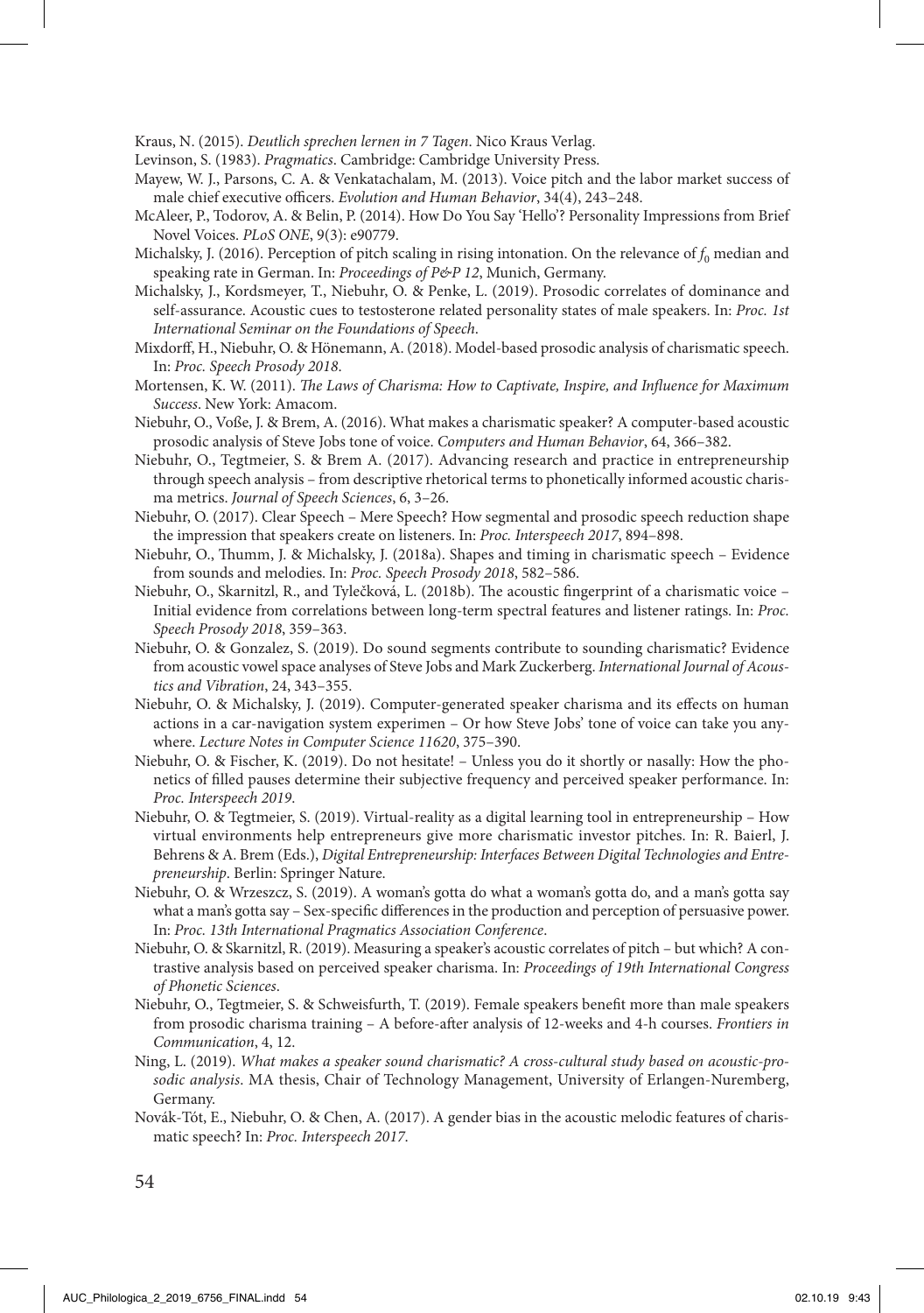- Pangambam, S. (2016). Let's Face It: Charisma Matters by John Antonakis. Retrieved from https:// singjupost.com/lets-face-it-charisma-matters-by-john-antonakis-full-transcript/ (last access: 13 June, 2019).
- Park, S., Shoemark, P. & Morency, L.-P. (2014). Toward crowd-sourcing micro-level behavior annotations: The challenges of interface, training, and generalization. In: *Proceedings of the 18th International Conference on Intelligent User Interfaces*.
- Pentland, A. (2008). *Honest Signals How They Shape Our World*. Cambridge: MIT Press.
- Peters, J. (2015). *Charisma: How to Develop Personal Charisma and Leave that Lasting Impression on Everyone You Meet*. CreateSpace Independent Publishing Platform.
- Polla, B., D'Antona, G., Bottinelli, R. & Reggiani, C. (2004). Respiratory muscle fibres: Specialisation and plasticity. *Thorax*, 59(9), 808–817.
- Rosenberg, A. & Hirschberg, J. (2009). Charisma perception from text and speech. *Speech Communication*, 51, 640–655.
- Salomoni, S., van den Hoorn, W. & Hodges, P. (2016). Breathing and singing: Objective characterization of breathing patterns in classical singers. *PLoS ONE*, 11, e0155084.
- Schegloff, E. A. (2010). Some other "Uh(m)"s. *Discourse Processes*, 47, 130–174.
- Scherer, S., Layher, G., Kane, J., Neumann, H. & Campbell, N. (2012). An audiovisual political speech analysis incorporating eye-tracking and perception data. In: *Proc. LREC'12*.
- Schjødt, H., Stodkilde-Jorgensen, A. W., Geertz, T. E. & Lund, A. (2010). The power of charisma-perceived charisma inhibits the frontal executive network of believers in intercessory prayer social cognitive and affective. *Neuroscience*, 6, 119–127.
- Seet, J. (2013). Speak Clearly: Crisp Clear Pronunciation. Retrieved from http://sgskill.com/?page=course \_calendar&id=1097&m=9&y=2013 (last access: 13 June, 2019).
- Shamir, B. & Howell, J. M. (1999). Organizational and contextual influences on the emergence and effectiveness of charismatic leadership. *Leadership Quarterly*, 10, 257–283.
- Shamir, B., Arthur, M. B. & House, R. J. (1994). The rhetoric of charismatic leadership: A theoretical extension, a case study, and implications for research. *The Leadership Quarterly*, 5, 25–42.
- Sharma, S., Bottom, W. & Elfenbein, H. A. (2013). On the role of personality, cognitive ability, and emotional intelligence in predicting negotiation outcomes: A meta-analysis. *Organizational Psychology Review*, 3(4), 293–336.
- Smith, R. R. (2010). Overcoming charisma. Forbes Magazine. Retrieved from https://www.forbes .com/2010/02/25/charisma-presence-communication-leadership-managing-speaking.htm l#4c4770716730 (last access 13 June, 2019).
- Soorjoo, M. (2012). *Here's the Pitch: How to Pitch Your Business to Anyone, Get Funded, and Win Clients*. Hoboken: John Wiley & Sons.
- Sopory, P. & Dillard, J. P. (2002). The persuasive effects of metaphor. A meta-analysis. *Human Communication Research*, 28, 382–419.
- Speech and Voice (2019). How breathing can improve your voice. Retrieved from https://www.speechand voice.com/speech-voice-improvement-tips/how-breathing-can-improve-voice/ (last access: 13 June, 2019).
- Sprague, J., Stuart, D. & Bodary, D. (2013). *The Speaker's Handbook*. Boston: Wadsworth.
- Strangert, E. & Gustafson, J. (2008). What makes a good speaker? Subject ratings, acoustic measurements and perceptual evaluations. In: *Proc. Interspeech 2008*, 1688–1691.
- Thorpe, C., Cala, S., Chapman, J. & Davis, P. (2001). Patterns of breath support in projection of the singing voice. *Journal of Voice*, 15, 86–104.
- Touati, P. (1993). Prosodic aspects of political rhetoric. In: *Proc. ESCA Workshop on Prosody*, 168–171.
- Towler A. J. (2003). Effects of charismatic influence training on attitudes, behavior, and performance. *Personnel Psychology*, 56, 363–381.
- Towler, A., Arman, G., Quesnell, T. & Hoffman, L. (2014). How charismatic trainers inspire others to learn through positive affectivity. *Computers in Human Behavior*, 32, 221–228.

Tucker, R. C. (1968). The theory of charismatic leadership. *Daedalus*, 97, 731–756.

- Volkmann, S. (2013). *Der kleine Stimmkompass. Lebendig sprechen punktgenau landen. 21 Impulse für Haltung, Stimme, Körpersprache*. Silke Volkmann Verlag.
- Weber, M. (1947). *The Theory of Social and Economic Organization*. New York: The Free Press of Glencoe.